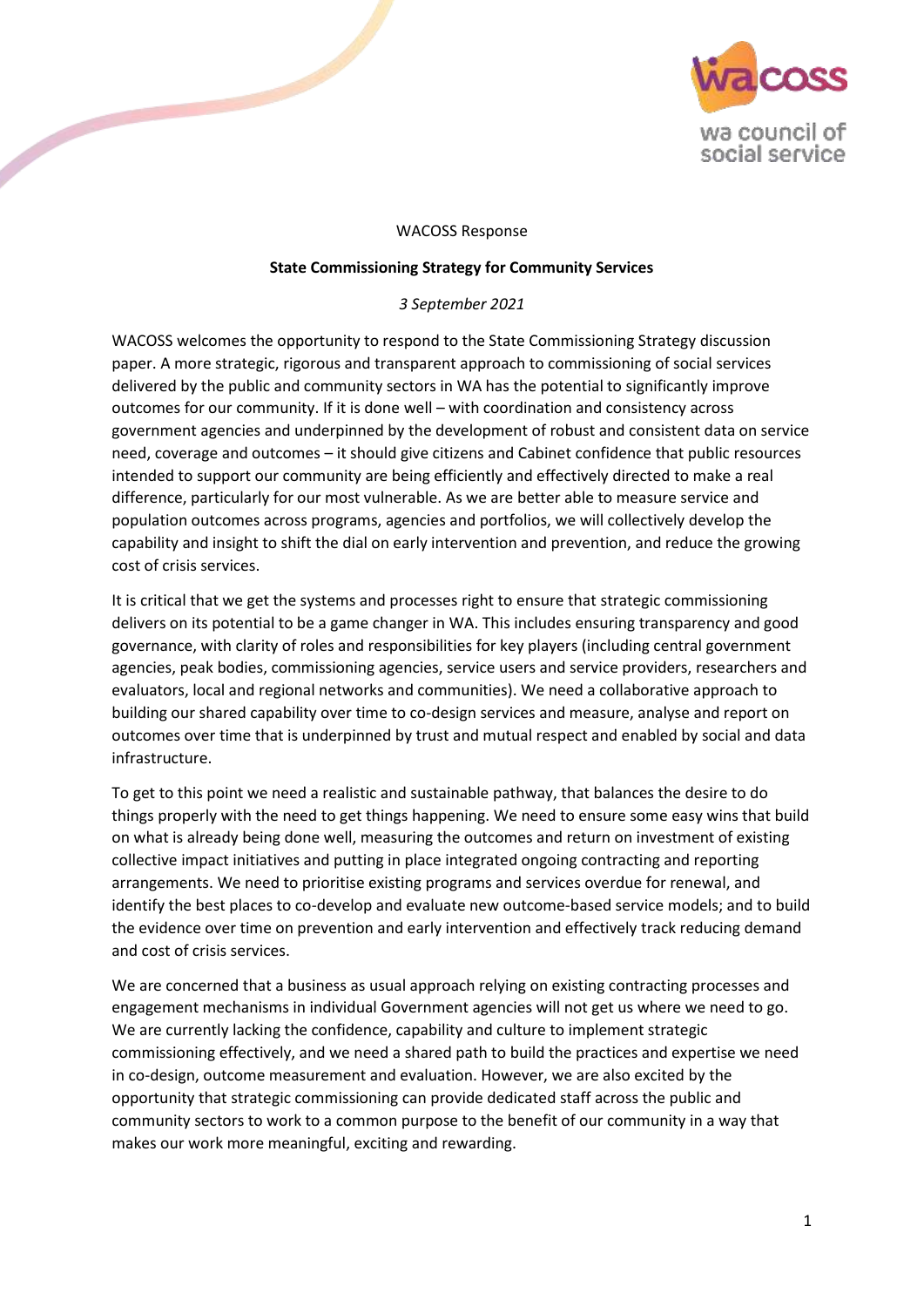#### **Executive Summary**

The six issues outlined within the Discussion Paper represent a comprehensive cross-section of the challenges which the State Commissioning Strategy (SCS) will need to address. WACOSS has responded to all eleven Consultation Questions within this paper. However, we highlight three crosscutting points which we believe are critical to the success of the development and implementation of the SCS.

**1. Longer-term, systematic approach to social research and outcomes measurement.** As outlined in our response to Consultation Question 8 in particular, it is critical to develop a longer-term, wellresourced, system-focussed strategy for social research and outcomes measurement. We also need to invest in analytical capacity, models and trials that allow for longer-term tracking of meaningful outcomes. An outcomes-based approach simply must be resourced appropriately, and build upon genuine collaboration between the sector and government, and this has to be reflected in the commissioning process. This approach must include:

- An acknowledgement that *we currently don't know what we don't know*. There is an unsupported assumption throughout the Discussion Paper that the sector needs to improve. However – do we really know which services or programs are better or worse? What is good, where the gaps or points of failure are? What makes up efficient, appropriate services and how they should be resourced in operating and investment terms?
- A *systemic approach to social research*, understanding and, relatedly;
- An **ability to leverage the work undertaken by universities,** and to harness their skills and capacity, in order to develop effective and efficient, systemically focused, research models, that are implemented as research programs over a longer term horizon. It will also be important to institutionalise the learnings so that the fullest possible value is garnered of the investment made.
- Appropriate, proactive and iterative implementation of the *Community Services WA Outcomes Measurement Framework (OMF),* as outlined in the Guide to Implementation developed by WACOSS in the first phase of development;
- Removing barriers to *data linkage* in WA;
- Developing a *system that engages and provides a framework for effectively managing the multi-faceted, multi-stakeholder complexity*, including stakeholders such as the Commonwealth, other state governments, research institutions and the community sector.

#### **2. The role of Peak bodies.**

Peak bodies are uniquely positioned with a particular expertise, connectivity and technical experience to help government understand what is 'good' and what represents value for money. Additionally, these organisations are repositories of institutional knowledge and experience. Involvement and investment in these organisations helps in a very large way to ensure the intellectual property and experience developed over time is retained and leveraged rather than lost through demographic change. As such, peaks are a part of the system and so any genuine, effective systemic response will include them as they provide a valuable link to the sector, an objective yet insightful perspective in terms of community services, and can support the government in co-design and in co-evaluation and measurement. Peaks can also represent a sector perspective and facilitate insights from frontline practice that is independent of the commercial interests of any particular provider. Finally, the development of a genuine systemic response that is longer-term focused will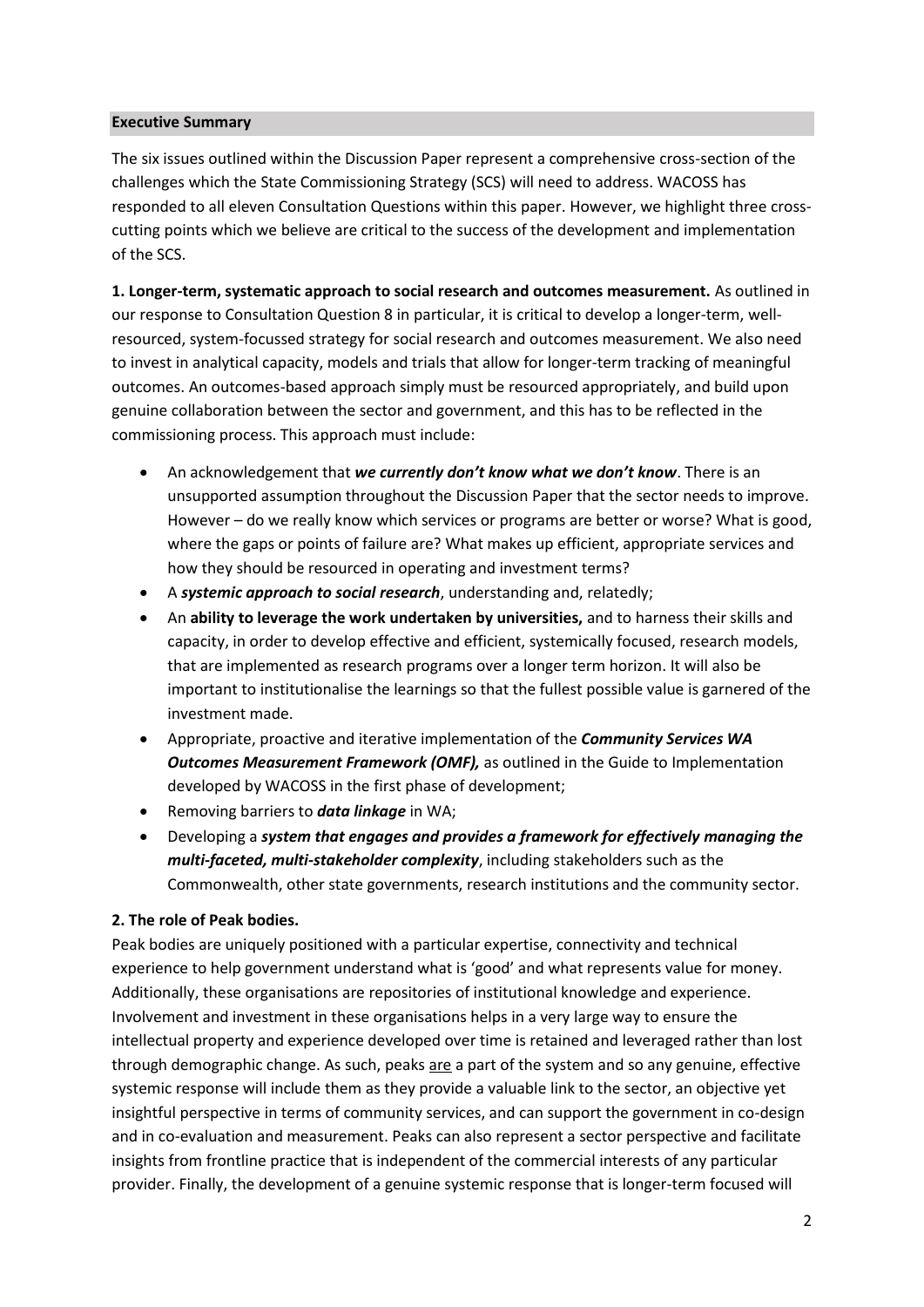ensure alignment of all system components (including peak bodies) as, in the end, all interests are focused on achieving the whole of system outcomes we know are critical for WA.

### **3. Capability building.**

It will be critical to develop a multi-faceted approach to building capability across government and the sector. The traditional forms of training, workshops and one-to-one support will continue to be an important element here. However, it will be important to facilitate secondments, mentoring and cross-departmental, organisational and institutional learning opportunities as our recent experience has highlighted the incredible value here for increasing cross-sectoral understanding and creating opportunities for genuine collaboration and ideas development. It also needs to include the development and fostering of specific roles and units across Treasury, DPC, Department of Finance and line agencies in order to build genuine collaboration within and outside of government while also ensuring effective translation of rhetorical intention to practice.

## *Consultation Question 1: Are there other issues associated with commissioning that should be covered in the Strategy?*

The six issues as outlined within the Discussion Paper represent a comprehensive cross-section of the challenges which the Strategy will need to address.

Given the importance of capacity and capability within and across the public and community services sectors, this should likely be addressed as a separate issue (noting it is included in the Discussion Paper as Consultation Question 11).

The only other key issues that we felt were not adequately addressed in the Discussion Paper were:

- 1. **Tension between federal/state government**. Even if the State becomes more strategic at commissioning for outcomes, Federal funding remains disconnected, and less outcomes focussed. This results in a still complex commissioning situation for community service organisations, and a less than ideal situation for members of the community and people receiving services. What might integration with federal initiatives look like? How might the State endeavour to work with the federal government and/or with other states to improve national practice. Have NSW aligned their NPAs with their commissioning strategy? If so, how? Additionally, the WA government needs to consider the impending re-negotiation of bilateral agreements (such as that related to the NDIS) as very real opportunities for resetting the federal/state relationship in the context of collaboration and systemic response building. Indeed, this opportunity should figure in the state government's strategies regarding the State Commissioning Strategy.
- 2. **Resourcing implementation**. The Discussion Paper represents the start of what could be an excellent State Commissioning Strategy - if we appropriately and comprehensively resource and build capacity with regard to each issue and element (i.e. Place-based, co-design, costing and pricing, outcomes and data collection, etc). However, the challenge is always in the implementation, and, almost always, the prospects for success come down to a question of appropriately resourcing the implementation. If a genuine systemic, longer-term strategy is to be developed, adequate investment up front will support success and ensure value for money in the medium- and longer-terms. Insufficient funding in the short term will result in significantly increased risk of failure and a loss of return on investment.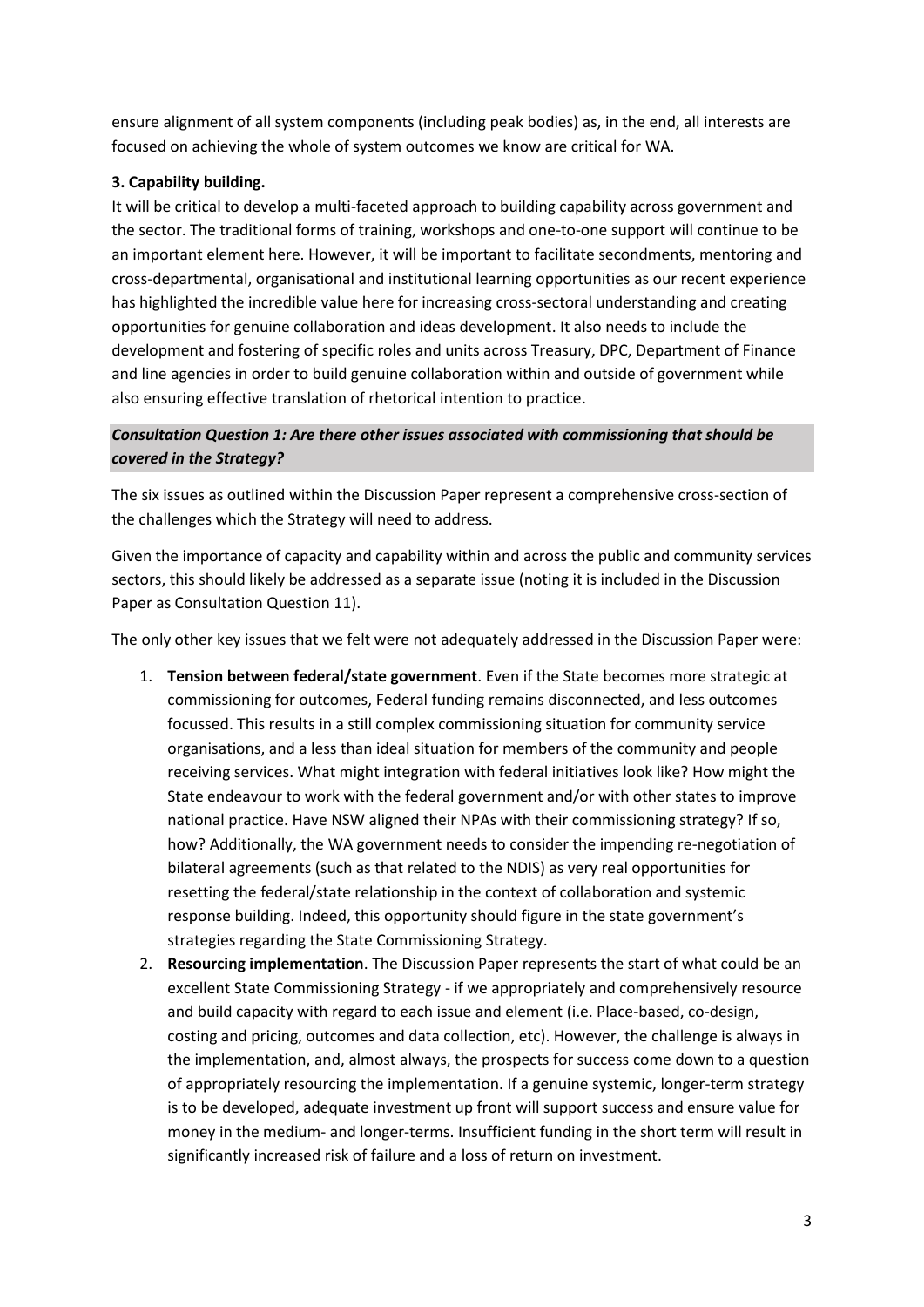3. **Learning from other jurisdictions**. Other jurisdictions, and particularly other Australian states – e.g. [NSW](https://www.treasury.nsw.gov.au/projects-initiatives/commissioning-nsw) - have implemented state commissioning strategies. It is not clear from the Discussion Paper if this work has been canvassed and what lessons we have learnt from their experiences, so as to ensure we are not reinventing the wheel. Additionally, other national jurisdictions—most notably Canada and the UK—have also successfully navigated these problems. However, these countries have also made well-documented mistakes which represent an opportunity to learn.

## *Consultation Question 2: How can commissioning approaches drive more integrated service delivery?*

**1. Definitional challenges:** 'Integrated' service delivery can mean different things to different sectors based on their context. Integration in some sectors has involved a push towards 'one stop shops' or hub type service delivery models; for others better integration means a better understanding of other local services, better networking and cross-referral, better sharing of data about client need and service outcomes. We recommend that any work in this space needs to start with an understanding of the different types of integration and clear agreement among stakeholders about what type of integration is being sought or discussed in any design process. It should be grounded in evidence and based in a clear rationale and theory of change. Additionally, any integration process needs to be implemented within a highly transparent governance and accountability system so that learnings, examples and mistakes can be identified and quickly disseminated to the entire system. This aspect helps to ensure much greater value for money and a significantly higher opportunity for success across the whole system rather than in pockets.

It is important to note first and foremost that integration is a means to an end – it is not a starting point. Bigger is not always better – either in geographic coverage or service complexity. Additionally, effective integration does not always mean larger entities; focus, local decision making, and the application of experience should also be balanced here. Though sometimes there can be benefits to scale and critical mass, often small, local and responsive works best, especially in regional and remote WA. The starting point must be the identification of the needs of the people of the WA community and those needs manifest at the local level, and understanding that comprehensively through research and co-design. Integrated service models may then be a part of the answer – but it is important that commissioning has the flexibility to allow for the best solutions, rather than encouraging integration for the sake of it, or for some perceived cost saving.

**2. Revisit the starting point:** Integrating service delivery, then, means having a proper appreciation of Western Australians – not simply as individual service users, but as embedded in families, in places and local communities, communities of interest and historical contexts. It requires a rethinking of West Australians as partners in procurement decisions and strategies. Genuine citizencentred planning resulting in integrated service delivery can often mean identifying that those best able to assist and support someone facing personal challenges and vulnerabilities may be those closest to them and that local decision making is often the most effective way to achieve outcomes efficiently and effectively.

To do this, we need to recognise that a focus on citizens is more than a focus on individuals and commit to community development processes that facilitate and support local initiatives, active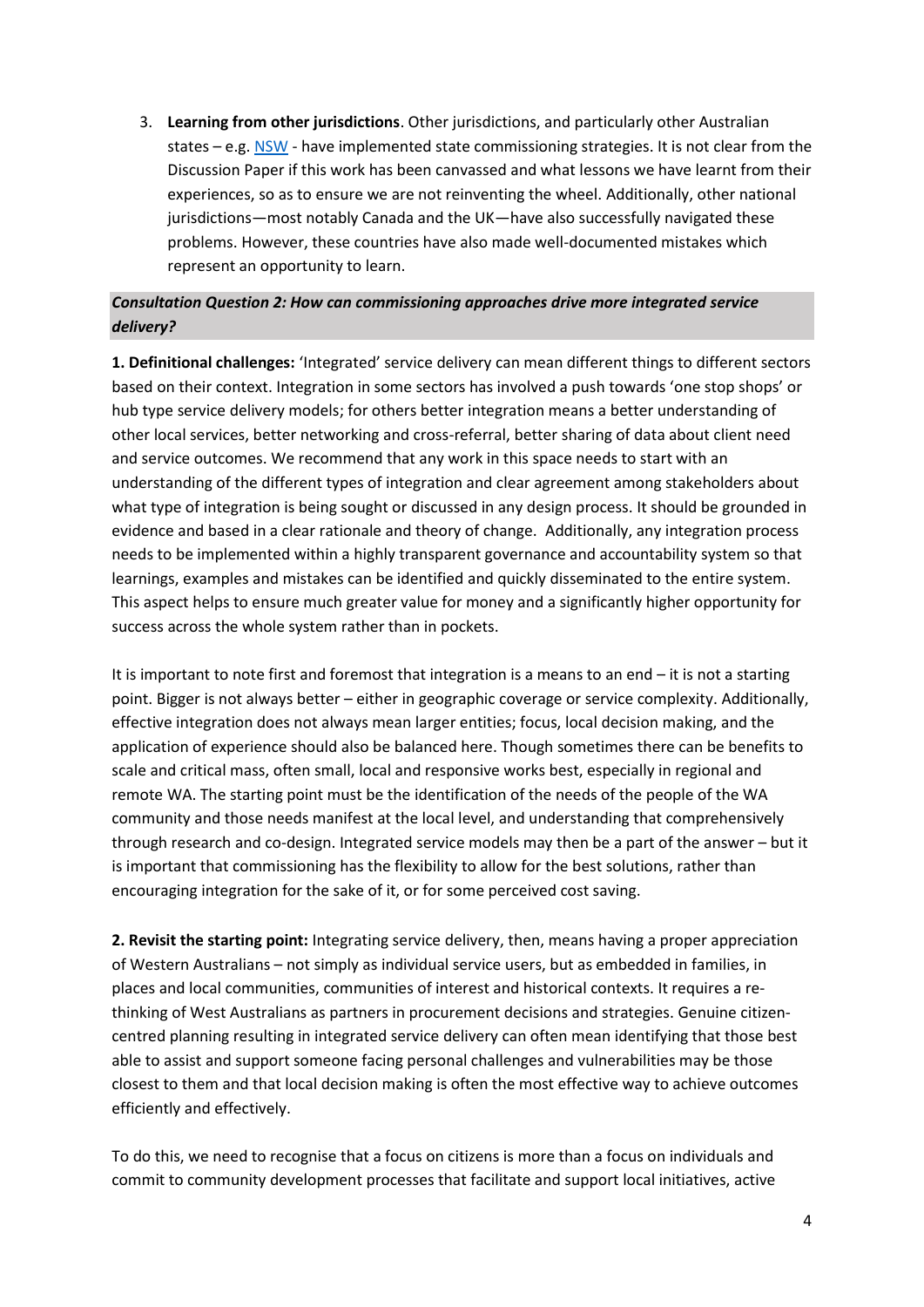participation, volunteering and peer support. This starts with providing simple mechanisms for meaningful service user feedback and evaluation of how effective services are in meeting their aspirations and agreed outcomes. It needs to graduate to co-design and evaluation processes that engage service users and those with lived experience of overcoming disadvantage to play a critical role in making our services more integrated and effective. All of these activities need to be undertaken in a highly transparent environment to drive accountability and to ensure data assets can inform change.

**3. In implementation**, there should be some consideration for service integration during the first stage of service design – ensuring both a) the possibility to examine, when re-designing a service model or program, what other existing services maybe be integrated or considered to be complementary; and b) the capacity for providers to bring forward examples of existing service integration linked to that service across multiple contracts within that Department. It is worth noting the distinction between the integration of services and integration of contracts. In many places, the experience of service users can include receiving an integrated wrap-around service from a provider, where the funders may not be aware of the level of integrated delivery across contracts. The first step to better service integration or wrap-around at a local level may involve understanding existing strategies, programs and plans in place, identifying and agreeing outcomes and measures and creating necessary data assets which can be deployed to inform opportunities for consideration of future integration into the program review process. Again, transparency is critical in informing and transmitting experience across the entire system.

4. Some additional key points as related to this Consultation Question

- Proper and appropriate implementation of the Outcomes Measurement Framework, taking the accounted-for whole of government approach, would enable more integrated service delivery. More on this point is provided under Consultation Question 8.
- Integrated service delivery depends heavily on a deep knowledge of communities by the organisations supporting them. The commissioning process needs to acknowledge and value the informal protocols developed by services over time, which may include how organisations work together to support shared clients, manage cases and cross-refer, and the kinds of relationships that are in place to enable this to occur effectively. These play a critical role in the efficacy of the service delivery system and should be valued as such.
- Transparency of approach, targets, timeframes and results is critical to informing next steps and leveraging the results to inform the entire system, thus creating significant value for money.

*Consultation Question 3: How can service users be most effectively engaged to design services that meet their needs in the context of place and community?*

**1. Definitional challenges:** It is important to note at the outset that there are three separate issues within this consultation question – a) responding to user needs (both those current service users who may be in crisis and less willing or able to engage in design; as well as those with lived experience of the problem and the system who have learnt from their journey and may share insights but are not always current service users), b) co-design (which does include a.) and c) the question of place-based. These will be addressed in turn below.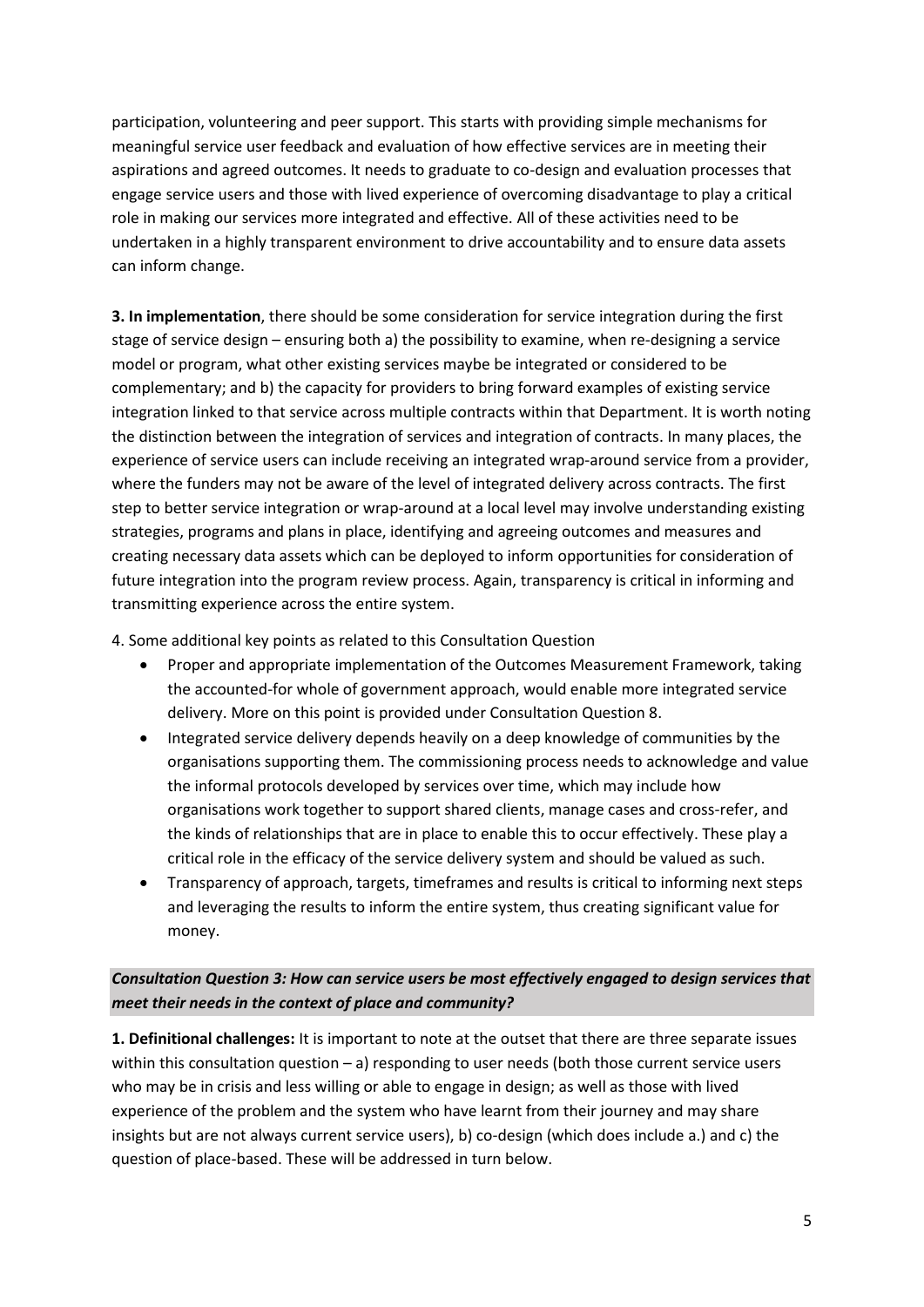**2. Co-design:** Co-design is about designing and delivering community services in a partnership – an equal and reciprocal relationship – between funders, service providers and the people using services (and often their carers, families and others in their community). It is a process that recognises the different perspectives and insights that all stakeholders bring to the process – including citizens, service providers and public servants. Co-design is a key mechanism for driving human service system reform where existing services and service systems are failing. It can improve most services, programs and service systems, but co-design processes take time and resources to be done properly and effectively.

Further, it must be noted that the onus should not sit on service users to be involved and participate in a co-design process, especially for people who might be experiencing crisis or ongoing trauma as a result of crisis. Resourcing must exist to enable this engagement to happen – through participant payments, through supporting peaks or organisations to support their clients, through building internal client capability, providing crèches – whatever it is that removes barriers to engagement.

100 Families participants have identified some specific challenges in terms of barriers to their participation. A key barrier identified is to bridge the people-practice-policy gap which occurs due to the lack of shared language. People, services, and government talk about similar issues in very different ways. Opening dialogue between the three parties, through co-design processes, could create better alignment with the needs of all parties.

**Being clear about the parameters and bounds of co-design:** Not every service or program needs to be co-designed and if the language of co-design is applied too widely, quickly and shallowly, this will undermine the opportunity to use co-design effectively when and where it is most needed. There may, therefore, be different design processes and stages between the program level co-design, and the local or regional level co-design or co-implementation. It is important that all stakeholders engaged in co-design processes start with clear shared expectations of what co-design means in this context, including what is in and out of scope, the process, timeline, and opportunities for input and review.

There is a clear need for a consistent approach to service co-design and commissioning processes across government, and to build the capacity of the public and community sectors to lead and participate in effective co-design processes. The WACOSS Co-Design Toolkit, developed under the guidance of the Partnership Forum Co-Design working group, covers the essential elements of effective co-design and provides a sound basis for such a consistent approach. The Council recommends that the Co-Design Toolkit be promoted across Government through the SCS, as a guide to co-design in WA. WACOSS worked closely with the COSS network and with people with lived experience to develop the *Lived Experience Framework – Principles and Practices for Lived Experience Partnerships.* This Framework provides an important element as to how to engage with community and service users to ensure they are appropriately involved in designing services that meet their needs.

**The role of Peaks:** Peak bodies are uniquely positioned with a particular expertise, connectivity and technical experience to help government understand what is 'good' and what represents value for money. Additionally, these organisations are repositories of institutional knowledge and experience. Involvement and investment in these organisations helps in a very large way to ensure the intellectual property and experience developed over time is retained and leveraged rather than lost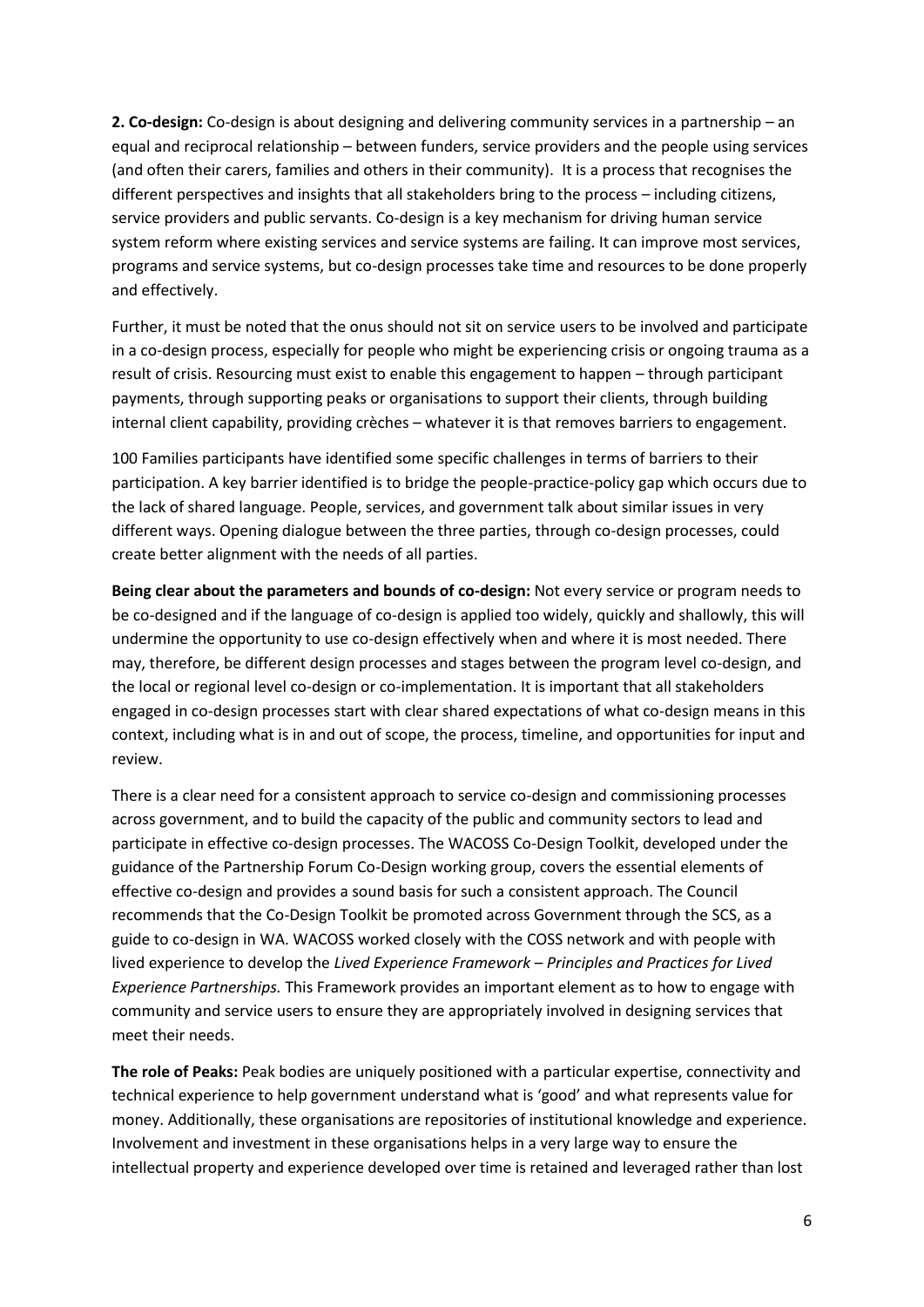through demographic change. As such, peaks are a part of the system and so any genuine, effective systemic response will include them as they provide a valuable link to the sector, an objective yet insightful perspective in terms of community services, and can support the government in co-design and in co-evaluation and measurement. Peaks can also represent a sector perspective and facilitate insights from frontline practice that is independent of the commercial interests of any particular provider. Finally, the development of a genuine systemic response that is longer-term focused will ensure alignment of all system components (including peak bodies) as, in the end, all interests are focused on achieving the whole of system outcomes we know are critical for WA.

Peaks are key partners working alongside those with lived experience to support their participation in identifying meaningful outcomes as part of co-design, and are also key research partners in the development and evaluation of outcomes measurement framework, engaging with researchers to evaluate service and program level outcomes. Peaks already play an important, and often comprehensive, role in supporting co-design and research processes, but are rarely if ever adequately resourced for this role. Government currently pays large consulting firms lacking crucial contextual knowledge and expertise significant amounts of money to facilitate co-design processes; however, a better mechanism creating more value for the WA community exists in using Peaks for this work.

Consumer peak bodies, in particular, have individuals with lived experience as their members. They exist to provide training and capacity building for those with lived experience to be at the decisionmaking table, and they also provide support for organisations to engage meaningfully with people with lived experience at all levels of an organisation, at all stages of procurement.

**3. The question of place:** There are further definitional challenges associated with the question of place. What do we mean by place? Generally speaking, it refers to a specific social and cultural context where a sensible and reasonable 'community' exists for doing something within.

Place-based solutions, particularly in regional and remote areas, are better able to develop effective and comprehensive responses to complex issues at community level. However, there is concern that we don't have good models and practices for place-based service design yet, and there is some confusion about how it is done at a program, agency and inter-agency/community level.

**In implementation,** a staged approach to running place-based co-design trials in a couple of locations where we have the right capacity, engagement and commitment to getting plans and services in place first may be most successful.

**Place-based collective impact approaches:** It is pleasing to see reference to collective impact-style approaches in the Discussion Paper. However, it also has to be acknowledged that the key struggle for collective impact (CI) type initiatives – e.g. Olabud Doogethu, Youth Partnership Project, Imagined Futures, Connecting Communities for Kids, to name just a few – is the fact that they cobble together funding from various programs and agencies for relatively short periods of time. This means that the whole initiative is vulnerable to the ending or loss of a single funding source, as very few CI initiatives have been successful in tendering for ongoing service delivery. CI-type initiatives require long-term funding tied to outcomes agreed across government and the community. Critically – competitive tendering of any funding element can destroy the social capital and collaborative relationships required to make CI work.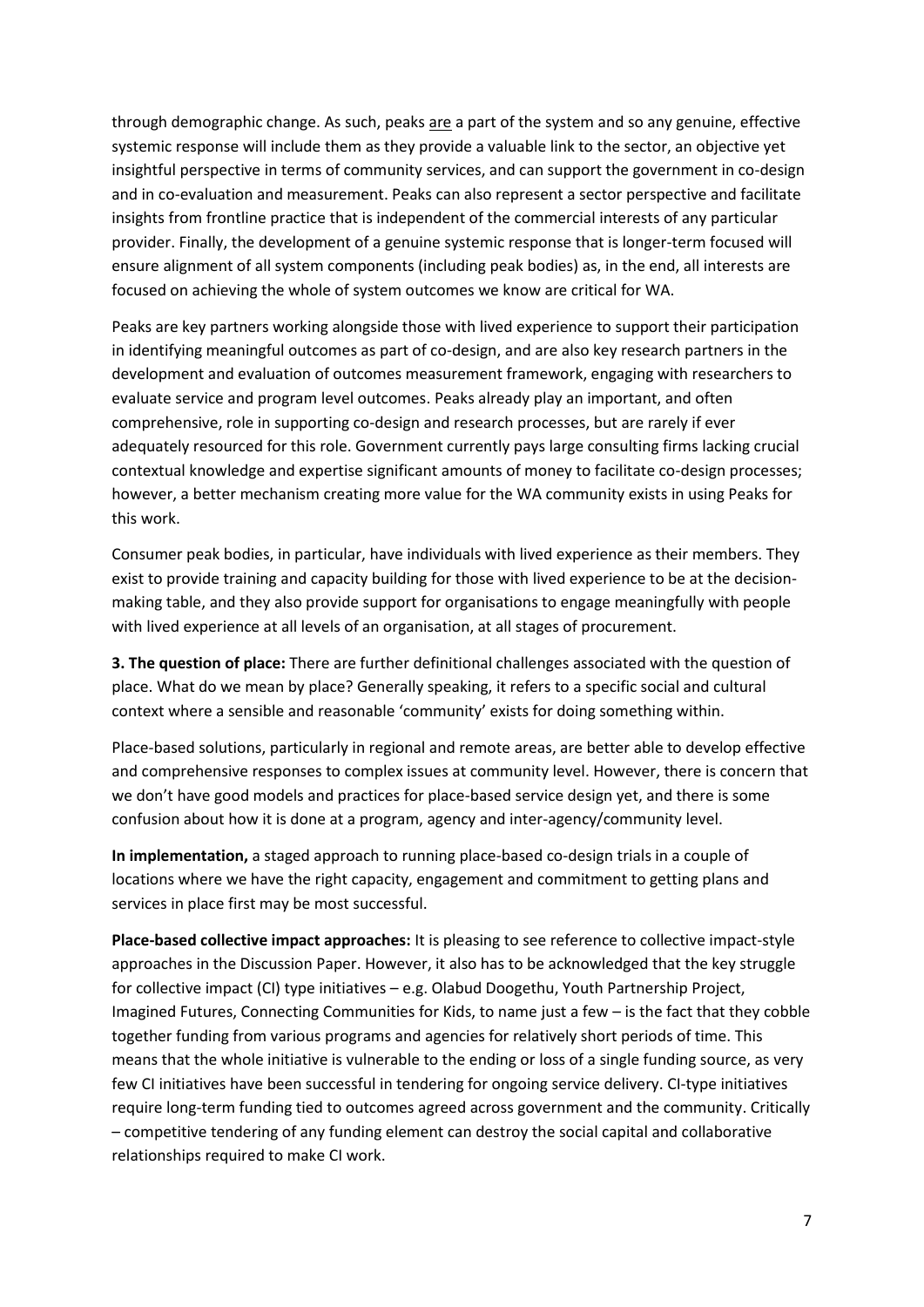We suggest that proposed Government central evaluation unit should visit these initiatives, document the lessons learned from their development, measure their collective impact, and recommend a model for ongoing funding as appropriate.

**4. The role of District Leadership Groups.** Around the state, many DLGs are developing a more collaborative approach to regional service delivery. Where they are made up of representatives from State, Federal and local government, community services sector, Aboriginal community-controlled organisations and industry, they have been responsible for developing and leading effective on-theground responses to achieve local outcomes. Participation of local community services and leaders should be mandated in all DLGs.

When inclusive, these groups create the possibility for a more responsive and joined-up approach to regional social planning, together with greater coordination of service system design to create more integrated and appropriate regional services that deliver stronger, more sustainable outcomes. When backed by clear direction and endorsement at high levels within the State Government and public service, inclusive DLGs can create an effective and informed mechanism for place-based decision making. They can also drive local engagement and planning processes to oversee the implementation of place-based joint commissioning trials.

We suggest that there is consideration of how DLGs report on their partnership activities, how the effectiveness of their partnership is measured with stakeholders across sectors, and how they are centrally supported to develop and implement local trials.

We further suggest starting with those DLGs with a track record of effective partnership (e.g. the South West Metropolitan Partnership Forum, the South East DLG engaged through the YPP mentioned above, and possibly the Mid-West DLG.

We recommend guidelines and reporting requirements are developed for the appropriate participation and engagement of local community leaders and service providers over time.

## *Consultation Question 4: How can the Strategy strengthen the involvement of Aboriginal people, organisations and leadership in the planning, design and delivery of services?*

**1. The role of the Peak body:** The report *[Partnering with Aboriginal Community Controlled](https://www.google.com.au/url?sa=t&rct=j&q=&esrc=s&source=web&cd=&cad=rja&uact=8&ved=2ahUKEwjW3K3V7uHyAhWPWX0KHUzrDVgQFnoECAIQAQ&url=https%3A%2F%2Fwacoss.org.au%2Fwp-content%2Fuploads%2F2019%2F06%2FPartnering-with-Aboriginal-Community-Controlled-Organisations-to-deliver-trusted-services-with-stronger-outcomes-Report-1.pdf&usg=AOvVaw1qe0NZTfstazfbnnG9-j--)  [Organisations to deliver trusted services with stronger outcomes for Aboriginal people](https://www.google.com.au/url?sa=t&rct=j&q=&esrc=s&source=web&cd=&cad=rja&uact=8&ved=2ahUKEwjW3K3V7uHyAhWPWX0KHUzrDVgQFnoECAIQAQ&url=https%3A%2F%2Fwacoss.org.au%2Fwp-content%2Fuploads%2F2019%2F06%2FPartnering-with-Aboriginal-Community-Controlled-Organisations-to-deliver-trusted-services-with-stronger-outcomes-Report-1.pdf&usg=AOvVaw1qe0NZTfstazfbnnG9-j--)* by WACOSS and NFSWC reflected shared experiences of a system which fails to positively leverage and draw from these strengths; **a system that urgently needs to incorporate a new direction, based on selfdetermination** for Aboriginal people. The State Government will need to work in partnership with the Aboriginal peak body that is currently being established, existing peaks and representative bodies to strengthen the involvement of Aboriginal people, organisations and leadership at all levels of service delivery. Services for Aboriginal people must be designed with and by Aboriginal people<sup>1</sup> and there should be an increased proportion of services for Aboriginal people delivered by Aboriginal Community Controlled Organisations (ACCOs) and other Aboriginal organisations.

**2. SCS as a catalyst like the APP:** The Aboriginal Procurement Policy has quickly and significantly surpassed its mandated targets for Aboriginal businesses but has yet to be successfully applied to

**.** 

<sup>1</sup> See for example Kimberley Aboriginal Law & Cultural Centre (KALACC) 2020. *[Nothing About Us Without Us:](https://www.thecentrehki.com.au/wp-content/uploads/2021/05/2020.12.09-KALACC-Co-Designing-Youth-Outcomes-in-the-Kimberley-FINAL-2.pdf)  [Co-designing Youth Justice in the Kimberley.](https://www.thecentrehki.com.au/wp-content/uploads/2021/05/2020.12.09-KALACC-Co-Designing-Youth-Outcomes-in-the-Kimberley-FINAL-2.pdf)*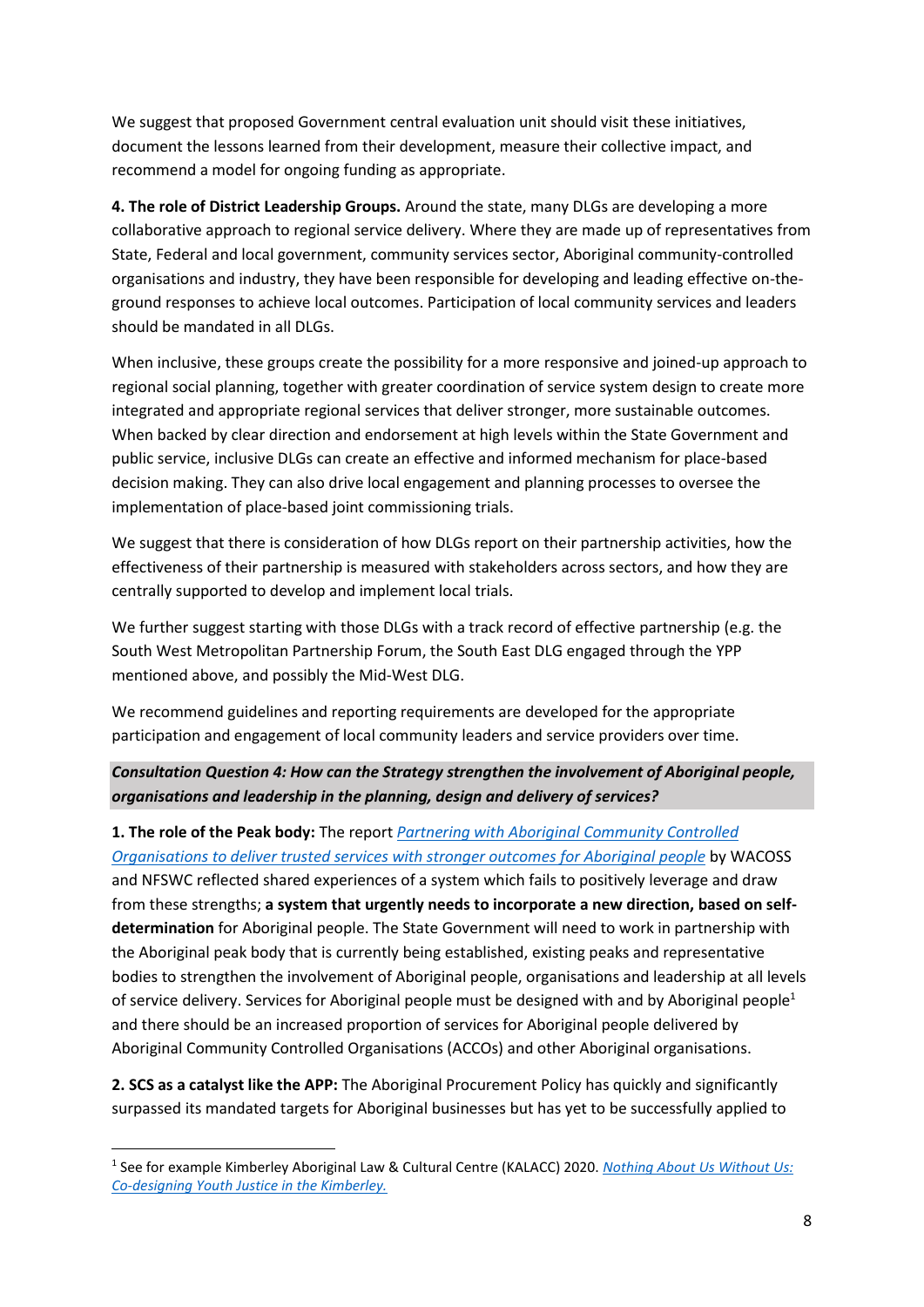the human services industry. The SCS could be the mechanism needed to bridge the capability gap for ACCOs to ensure they are able to secure State Government service contracts. Areas of disproportionate Aboriginal disadvantage or restricted service access should be priorities for industry development to enable local Aboriginal community controlled services to develop and deliver services. If linked to a fair and staged approach in building the capability of ACCOs to secure and deliver social service contracts, the SCS can be a strong driver for Aboriginal employment growth *and* better outcomes through more effective and appropriate services.

**3. Development of the Aboriginal human services workforce through partnerships:** There is untapped potential for delivering employment outcomes, improved service quality, trust and impact to be delivered by focusing on the Aboriginal human services workforce. Aboriginal community controlled services already deliver a larger and increasing proportion of community services in other States, particularly in priority areas like child safety and intensive family support; out of home care and family reunification; justice diversion and youth at risk services; mental health, alcohol and other drug services; health, education, aged and disability care. The starting point should be to grow the role of existing ACCOs to better meet community needs. Commissioning strategies need to include local workforce development targets, strategies and resources as a component of longerterm service contracting. In places where there are no local ACCO services, partnerships with local Aboriginal health services who have the local knowledge and expertise in developing and supporting a local workforce could play a critical role, together with support from ACCOs from other regions and mainstream local service providers. Longer-term service contracts are needed that support these partnerships and enable the transfer over time to local control.

**Insufficient genuine engagement with the National Agreement on Closing the Gap:** We would echo the comments of the Aboriginal Health Council of WA (AHCWA) that there is insufficient engagement with the National Agreement on Closing the Gap in the SCS Discussion Paper. The National Agreement on Closing the Gap (the National Agreement is explicit about the responsibilities of each party to the agreement, and details key actions that must be undertaken to close the gap in life outcomes for Aboriginal people. While the Discussion Paper references the four Priority Reforms of the National Agreement on Closing the Gap, and clearly shows an intent to prioritise genuine partnerships and the leadership of Aboriginal people and organisations in the planning, design and delivery of services, there is little detail on *how* the WA Government's commitments under the National Agreement will be implemented through the Strategy.

## *Consultation Question 5: How can government work with the sector to ensure services remain contemporary and are agile enough to change to meet the needs of services users?*

**1. Clarity on what is best practice:** In order for government and the sector to ensure which services are contemporary and meeting the needs of service users, we need to understand what is best practice. In order to understand what is best practice, we need **funded** capacity and capability in social research, and full and comprehensive, yet flexible, mechanisms for measuring outcomes (link with Consultation Question 8 below). This needs to include sufficient resourcing for independent evaluation(s) as required, secondments and embedding expertise in social research and outcomes measurement in departments and with community organisations.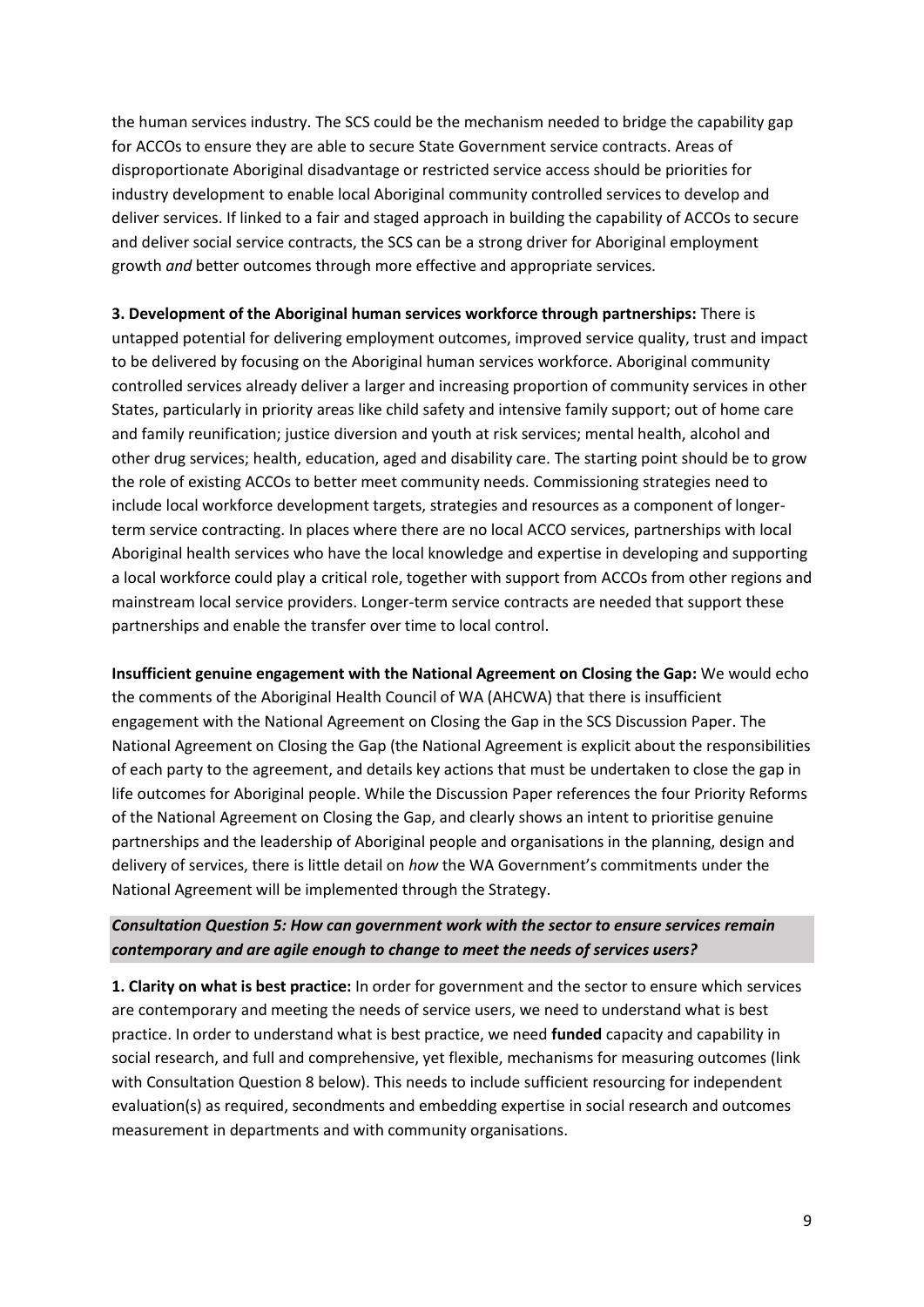**2. Feedback loops within commissioning:** We caution against the assumption that old contracts necessarily mean services have become out of date and recommend that service reviews need to ground-truth actual service delivery. Service practices and models may well have been updated and adapted to meet changing needs, priorities and learnings, but in some cases it may be the program models, contracts and reporting requirements which have not kept pace. Unless contract managers are actively involved with service delivery there is a real risk that they are unaware of what is happening on the ground, and there may be a perception that services are out of date when they have evolved. A good example is the CSATS services, where the contracts are very old and out of date. However, the services themselves have taken on emerging issues and learnings around complex trauma, harmful sexual behaviours, changing online and social media environments and porn culture.

**3. Role of Peaks:** As described above under Consultation Question 3, peak bodies are uniquely positioned with a particular expertise to help government understand what is 'good' and (perhaps) what represents value for money. Peaks provide a valuable link to the sector, an objective yet insightful perspective in terms of community services, and are generally well-connected with the social research related to their specific areas of practice – which is critical for supporting both government and services to remain contemporary.

**4. Flexibility and innovation in contracting:** Agility needs to exist throughout the commissioning and contracting processes, not just in the contracted organisations. Flexibility and innovation in contracting is required to enable this agility and capacity for organisations to move as needs change. Agencies need to better understand how to commission and contract for co-design and service development – ensuring that service providers remain accountable while also enabling the ongoing development and improvement of service models and measures over time – rather than locking things in for the duration of the contract.

**5. Culture:** Structure alone is not enough – there has to be a commissioning relationship that enables a culture of sharing and does not foster a fear of failure. Frank and fearless conversations and good relationships between government and sector are required (link with Consultation Question 10 below), including trust and authority for service providers to change practices as required to meet needs. Ensuring feedback loops in the commissioning cycle also ensures that individual service practices and models don't diverge too far from what is considered good or best practice, and government and the sector together can foster shared learning and a community of practice.

*Consultation Question 6: How can the sector ensure services are priced appropriately encompassing all costs for the service to support sustainability?*

**1. A shared responsibility:** This consultation question specifically places the onus on 'the sector' to ensure that services are 'priced appropriately' for 'sustainability'. Presuming that the sector referred to is the community services sector (but noting that this could refer to the public sector), we would challenge the premise of this question. This assumes full implementation of the DCSP policy, which is still yet to be the case. More often than not government provide fixed amounts within which to procure, alongside certain expectations of service delivery, which necessitates adaptive pricing. As such, there is a need for government to appreciate that the pricing structure is often derivative of the funding available which does not relate to the cost of service delivery but, rather, often to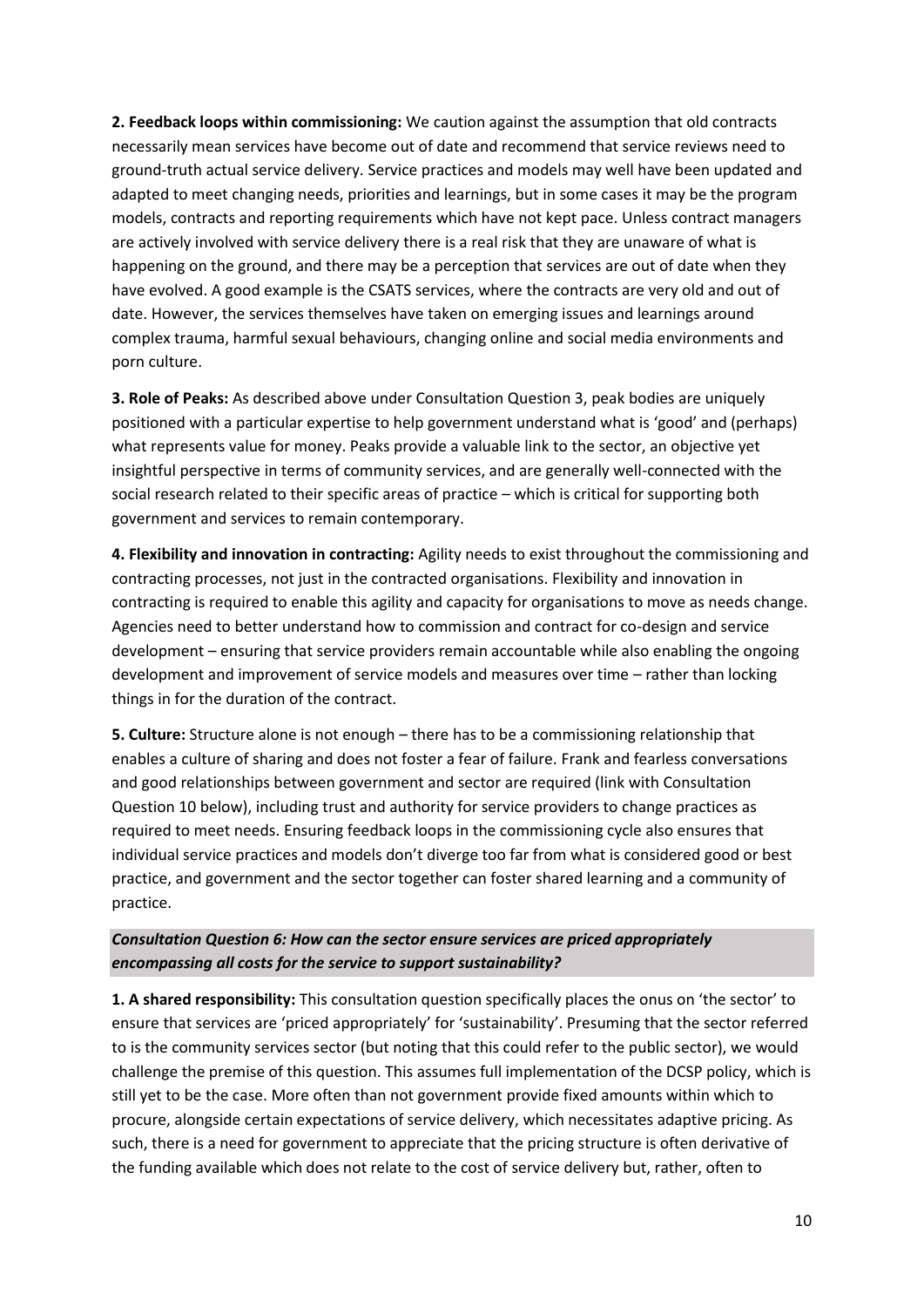historical budget provisions. It would not necessarily be a problem to provide a fixed amount where other limitations did not exist.

Organisations will often cross-subsidise services because what is on offer in a tender process is rarely sufficient or the cost of service delivery has risen while funding has remained fixed. Contract rollovers rarely allow for organisations to re-negotiate what they are providing. Therefore, it is not the community sector that needs to take responsibility for ensuring services are priced appropriately. Indeed, the community sector's responsibility is to ensure that services are delivered efficiently and effectively. Pricing is a shared responsibility in that the community sector has a role in providing appropriate data to build the necessary data assets, and government has a responsibility in setting the pricing/quantum of service delivery calculus in a balanced way that accepts the true comprehensive cost of service delivery. This process requires a high level of transparency relating to collaboration in prioritisation where financial resources are insufficient to meet all needs together with a strategic plan focused on closing the financial resources gap.

The State Commissioning Strategy gives us an opportunity to develop an evidence-based and collaborative process for resolving these difficult issues that reduces the risk of issues of sustainable funding becoming contested and political.

WACOSS also cautions community service providers that they need to better cost their operating overheads (including infrastructure, IT and office maintenance costs) as we are aware that changes in Lotterywest policy mean providers cannot expect to rely on grants to cover these items in the future.

**2. Shared costing and pricing model(s):** There was a significant amount of work conducted in the early days of the NDIS in terms of developing shared costing and pricing tools between the disability sector and government. There are also examples in both NAHA-funded Homeless services (2019) and Out of Home Care services (2020) where community providers and government agencies commissioned costing studies using data shared by existing services. There is an opportunity in revising the State Commissioning Strategy, to undertake similar work in other service areas, and create some shared tools which contain assumptions and modelling which is agreed to across both the community sector and government. This would enable us as a partnership to move beyond a discussion simply about price, as there would be a real justifiable price for a level of community outcomes – and we could instead be talking about community value and quality. Such tools would also allow for learnings to be transmitted across the community sector to drive efficiency and effectiveness while learning from errors.

*Consultation Question 7: How can commissioning support a focus on the longer term needs of the service user, as well as the immediate needs of those in crisis?*

### **1. Longer-term, systematic approach to social research and outcomes measurement**

Existing service models are generally better suited to responding to those in immediate crisis, although there is still a way to go to better measure and compare service user and community outcomes across different crisis services and programs. The challenge for our efforts to shift to earlier and more effective interventions is *both* to close the targeting and evidence gap between interventions delivered and outcomes avoided *and* to ensure that those who are in crisis still receive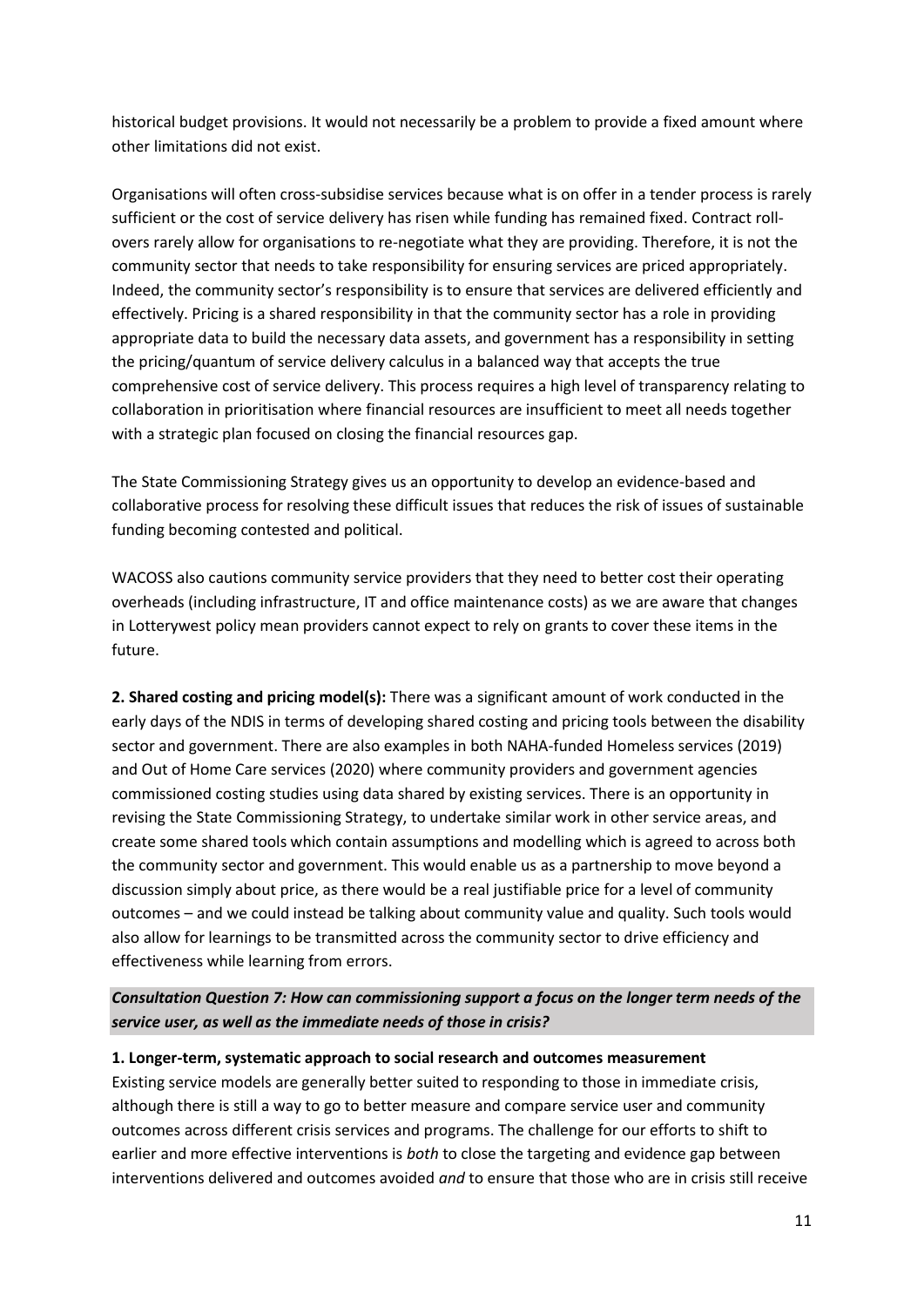the support they need. In some cases, like juvenile justice, diversionary models (where a young person goes into a community program rather than detention) clearly show avoided costs, while in other areas it is apparent we will need to be investing in additional services and measuring their impact as the need for crisis services reduces over time.

We need a longer term, well-resourced, system-focussed strategy for social research and outcomes measurement, and we need to invest in the analytical capacity, models and trials that allow for longer-term tracking of meaningful outcomes. This point links with our response under Consultation Question 8, below. Understanding and working to better deliver on the longer term needs (or aspirations) of service users is something more than (and outside of) individual service design and evaluation. We need projects like 100 Families sitting outside and across individual programs and providers to build a better understanding of people's lives and trajectories and measure longer term outcomes. However, commissioning, no matter how strategic in nature, can sometimes only be about individual services and programs, which does not support us to build this wider understanding. In this case, in addition to individual services measuring short-term service outcomes, we also need to be judiciously commissioning research independent of the service system to be able to get a better understanding of longer term and whole-of-system outcomes.

Specifically, as related to this question, there is an evidence gap for prevention and earlier intervention, and there is a lack of willingness to invest in prevention and earlier intervention where the evidence does exist. There is also an ongoing challenge as to how to attribute outcomes of prevention, which requires a strong understanding of pathways (i.e. the evidence provided through studies such as 100 Families).

For example, a main finding from 100 Families has been that the system we have put in place to support people who are experiencing disadvantage is inadvertently keeping them trapped in the situations they seek to escape. We have constructed a 'survival' system rather than a model that promotes thriving. The survival system created is typically only able to meet people's immediate needs, sometimes fully, sometimes in part, and sometimes not at all. Where families are having significant successes, this is often due to their own assets and capacities, not the system. Due to its construction, our current system is rarely able to go further than supporting an immediate need and often holds no or limited options to help families 'climb the ladder' out of poverty. In short, it keeps people perpetually in a cycle of poverty with no support options available to overcome the substantive hurdles and barriers they face.

This system is in direct contradiction to what families want, which is to thrive; and really what we are looking for as the public and community sectors.

*"I think there is room for change across all those areas because they are all connected. The big picture is really important. We get the messages all the time and it ripples through everywhere. Government sets the policy and it affects how their staff and the agencies contracted think about things. At the other end lots of people are affected by this and they change the way they are as a result. But, it doesn't have to be this way. People can change, governments can change. Contractors can change. If we all changed a little bit, the whole show might work a lot better? Why don't we meet in the middle? On neutral ground."*

100 Families Participant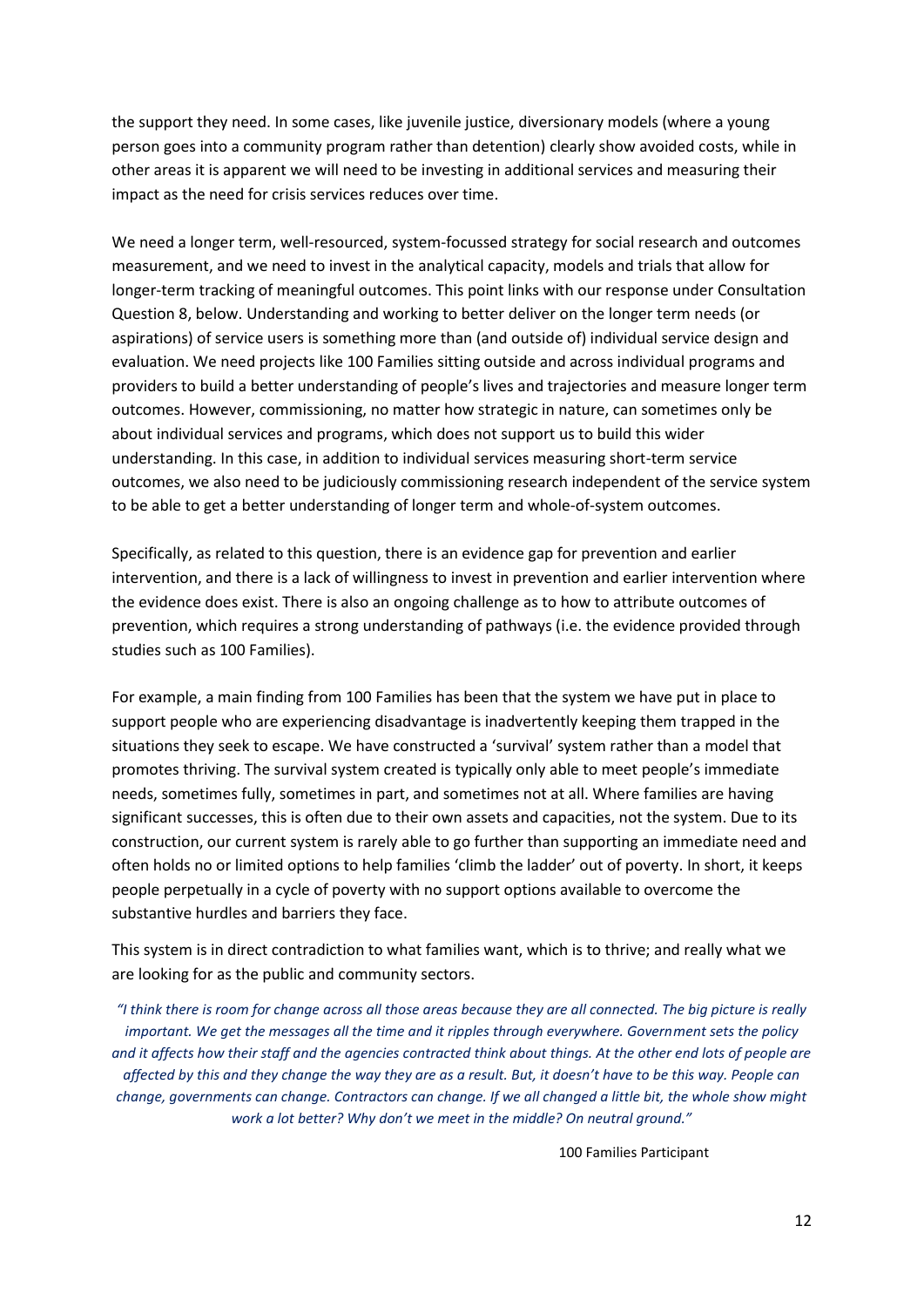**Definitional challenge:** There is also a definitional challenge in how early is 'earlier intervention'. For example, the Earlier Intervention Family Support program within Communities is not what we would consider an 'early intervention' program, but rather diverts children and families at the point of entering the formal child protection system. There is some confusion about diversion versus earlier intervention in terms of child protection and justice. It is important to be clear about how early we are talking in terms of earlier intervention, which is highly dependent on sector, context and the social research we have available.

**2. Political priorities.** One of the major challenges faced by both sectors is the political priority given to urgent crisis services. Political intervention in terms of support for specific causes can undermine efforts to prioritise longer-term investments. It is also challenging to secure additional funding for longer term prevention, when the cost of crisis services continues to rise.

**3. Institutional knowledge and commitment to early intervention:** The earliest intervention possible, which research tells translates into long-term cost savings is into the early years. However, the expertise and capacity of the public service to meaningfully engage in this arena has significantly decreased in recent years because of the lack of institutional priority and commitment. Recent public sector reforms and machinery of government changes appear to have reduced the priority given to early years programs, with amalgamation of existing units and a reduction of seniority of specific roles.:

- The Executive Director of Child Health no longer exists,
- The Office of Early Learning and Development in the Department of Education no longer exists,
- Staffing levels for the Connecting Early Years Network program have been reduced, and it has been relocated into a unit responsible for staff development within Communities, despite the success of the previous community based network.

Due to these and other changes, there has been a significant amount of institutional knowledge and networks lost in early years policy and service delivery, which cannot be made up for through welltrained procurement managers.

## *Consultation Question 8. How can data collection be comprehensive enough to evaluate services without being overly burdensome for service users, providers and government?*

**1. We currently don't know what we don't know:** There is an assumption throughout the Discussion Paper (and which often arises in relations between Government and the sector) that the sector needs to improve. However – do we really know which services or programs are better or worse? What is good, where the gaps or points of failure are? There are statements in the discussion paper that appear to assume inefficiency in terms of getting better outcomes from investment and promoting efficient delivery of services – but what do they/we actually know and how do we know it?

At the opening of our submission we mentioned the need for a longer term systematic approach to outcomes measurement. This includes the need to building collaborative processes and forums across the public, research and community sectors; agreement on what efficient and appropriate services look like and how they are best resourced; an ongoing iterative program to extend the WA Outcomes Measurement Framework; leveraging the work undertaken by universities and other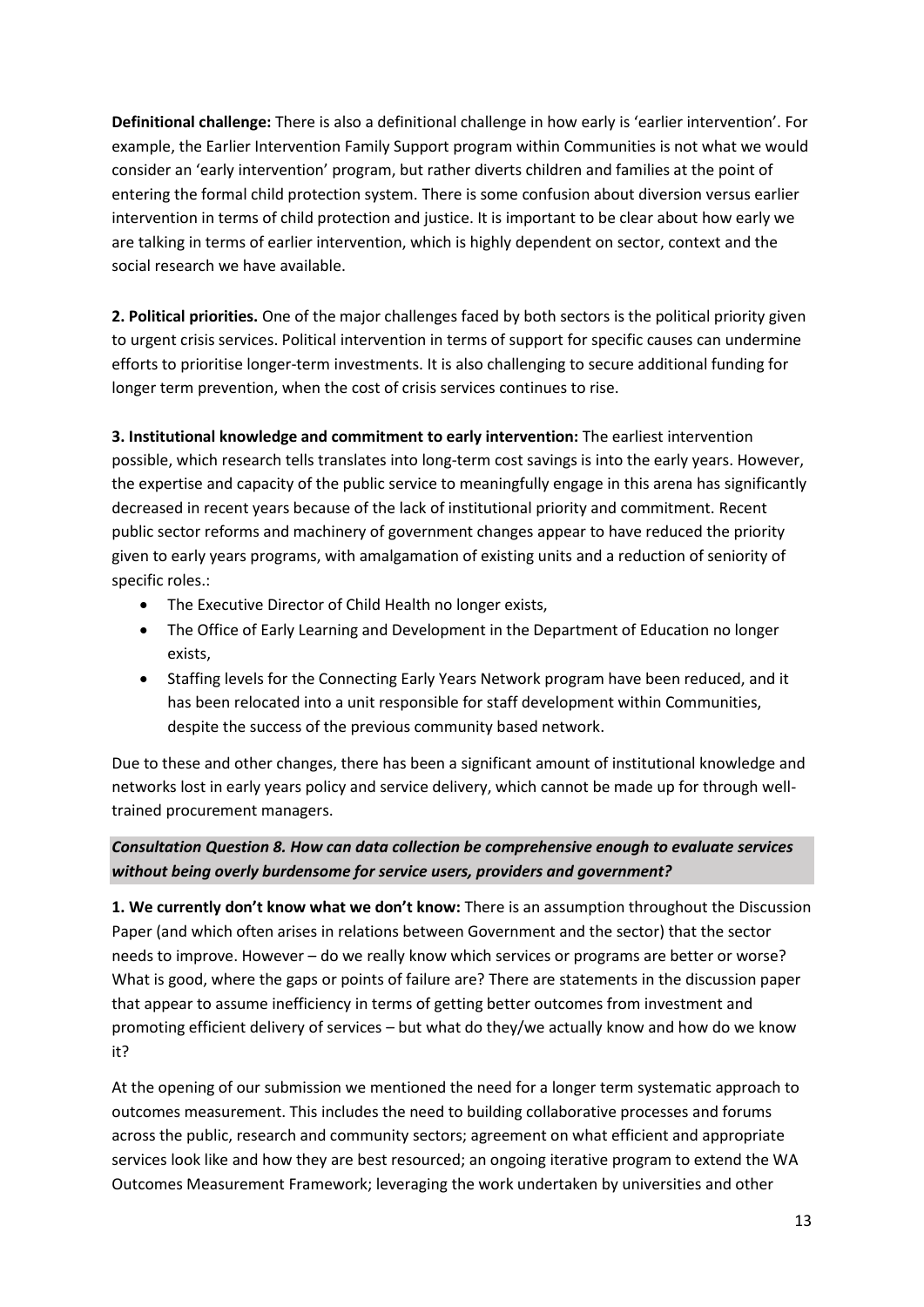research institutions. It also includes recognising the unique position and current capability of peak bodies as repositories of institutional knowledge and facilitators of collaborative engagement; as well as the need for a joined up approach to building capability across public, community and research sectors with leadership from DPC, Treasury and Finance (as discussed in relation to question 11 below).

What we need to do is take stock first. As a system, we need to understand and evaluate what is already out there in terms of both need and services, and encourage providers and networks to come forward with better evidence of how things actually work on the ground.

### **2. Longer-term, systematic approach to social research and outcomes measurement**

We need a longer term, well-resourced, system-focussed strategy for social research and outcomes measurement, and we need to invest in the analytical capacity, models and trials that allow for longer term tracking of meaningful outcomes. An outcomes-based approach must be resourced appropriately, and this has to be reflected in the commissioning process. The rest of the response to this Consultation Question fleshes out the critical elements of the longer-term, systematic approach required to social research and outcomes measurement.

### **3. Systemic approach to social research**

There is an opportunity to better understand and engage with the drivers of research institutions to establish a longer-term program of social impact measurement that will encourage and support ongoing independent research into social outcomes – rather than government having to independently commission and fund studies into individual programs. Establishing some shared infrastructure (such as a curated hub for social impact data) and partnering in a few key processes and roles then creates opportunities for institutions to build their own ongoing programs of research that serve a shared purpose, with postgraduate students and early career researchers then looking pursue their own industry linked research using that infrastructure.

## **4. Appropriate and proactive implementation of the Community Services WA Outcomes Measurement Framework**

The WA Outcomes Measurement Framework (OMF) was a key priority for the Supporting Communities Forum in 2018-19. The first phase of development of the Framework was completed in 2019 by WACOSS in partnership with DPC, with oversight from a SCF Working Group; and the Department of Finance has had carriage of the continued development of the OMF.

In the absence of a common outcome framework across government agencies, much of our existing service and program level data is fragmented and incommensurate – simply not suitable for the task of measuring how effectively we are tackling the key problems at a local, cohort or population level. Many community service providers have implemented their own data systems and evaluation frameworks to improve the quality of their services. The end result is an undesirable level of fragmentation. Without central leadership and a process for agreeing on common frameworks, standards and models, community services may be reluctant to invest time and energy in developing systems and building evaluative capacity, or will continue to act individually and focus on the outcomes and metrics most relevant to their mission and operating environment.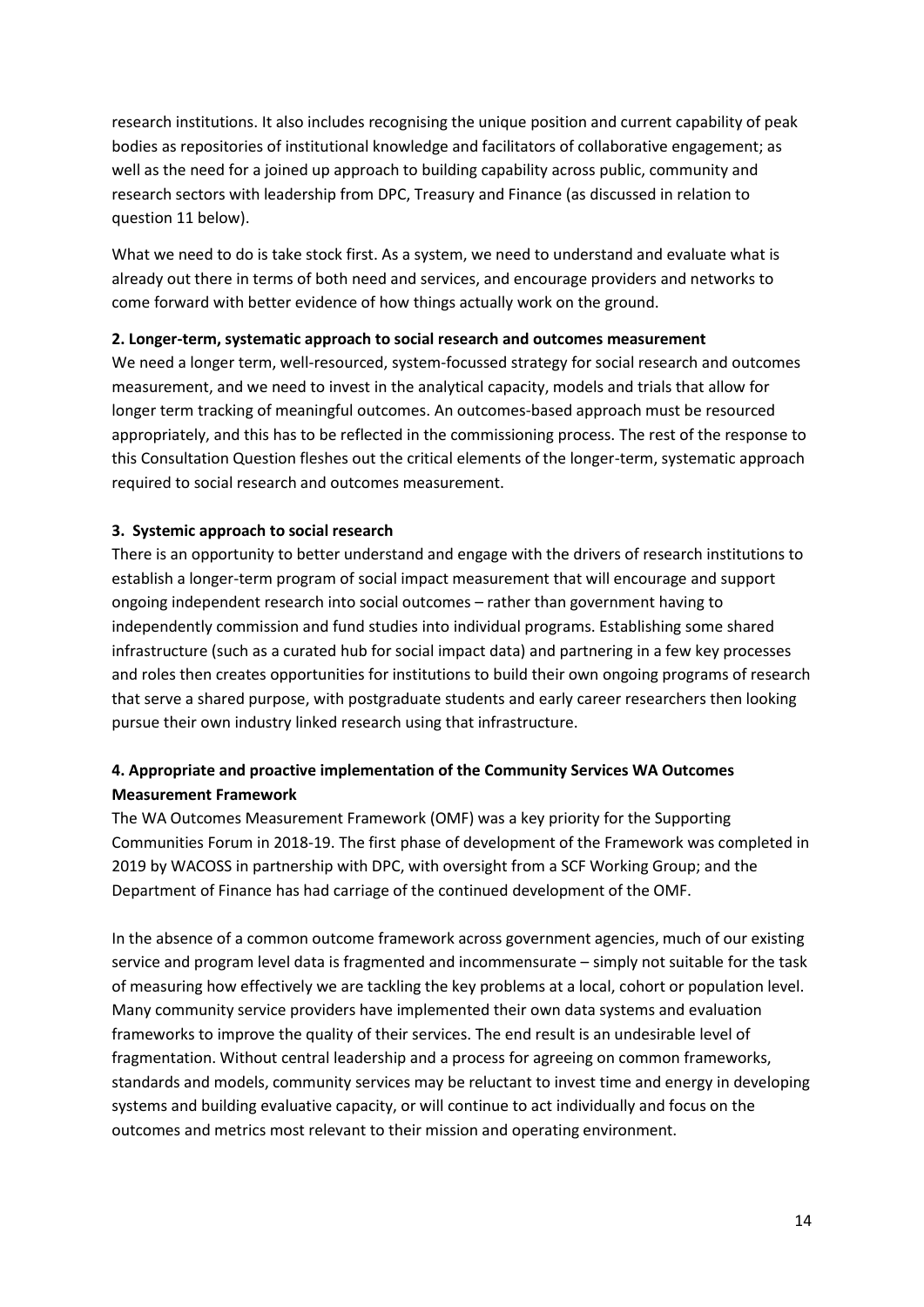The WA OMF must be appropriately implemented from the very beginning of the commissioning cycle. The Framework fills the gap of a common outcomes framework – it is a hierarchy of population level outcomes and a bank of indicators, providing a common language for service delivery across government agencies and community services organisations. Drawing extensively on work in other jurisdictions, it provides the architecture for a whole-of-government and a whole-ofsector approach. The intent of the Framework is to orient our attention to the outcome, rather than the output; and to the person, rather than to the program.

The Framework provides the scaffolding to support the move to an outcomes focus in community service delivery. The Framework was also developed with the intent that it could be rolled out as a whole-of-government framework over time, and the extensive consultation and engagement process that WACOSS and the Department of Premier and Cabinet engaged in to develop the framework unearthed a desire across both sectors to see this occur [\(see OMF resources](https://www.wa.gov.au/government/publications/supporting-communities-forum-outcomes-framework-working-group-documents) here).

A lean, iterative process to implement the Framework is critical to ensuring strategic commissioning can have timely and measurable impact across programs, disciplines and agencies that demonstrates its worth. WACOSS developed an Implementation Guide which accompanied the final deliverables of the OMF, which provides guidance as to how to implement the Framework, depending on whether the person is in a community service organisation, or in a government line agency; and whether they are looking to use the Framework for a commissioning process, or for the development of a Policy. The next stage of its' development is to apply it at the agency and program level, adding to and refining the indicator bank and list of service level sub-outcomes.

To implement this, we need the relevant capability and capacity across sectors – see point 6 for further information.

**5. Data and data linkage:** Fundamental barriers to data linkage in WA are the lack of explicit data standards and protocols across government departments and agencies, and the lack of central leadership driving the interpretation and promotion of data. A central data linkage and analysis unit is needed, to bring together expertise across the public (and research and community) sectors to drive innovation in priority areas to increase social impact and deliver better returns on public resources. Protocols have been used in other jurisdictions to protect privacy and other sensitive elements while still bridging the data assets gap that we face today.

Data needs to be at the centre of policy development and evaluation in this state, but in order for that to occur, there needs to be clear leadership in setting priorities for social and 'public good' outcomes, and a mechanism for commissioning and pooling the research and analysis. There is no central database of social research in WA that agencies, services and researchers can draw upon to facilitate policy development and service design, to align measurement and ensure prospective research adds to the knowledge base. Other jurisdictions in Australia have developed central data repositories, removed charges and bureaucratic barriers to data sharing and invested in proactively seeking opportunities to use data access and linkage to drive innovation, economic activity and better community outcomes.

A collaborative model is suggested below.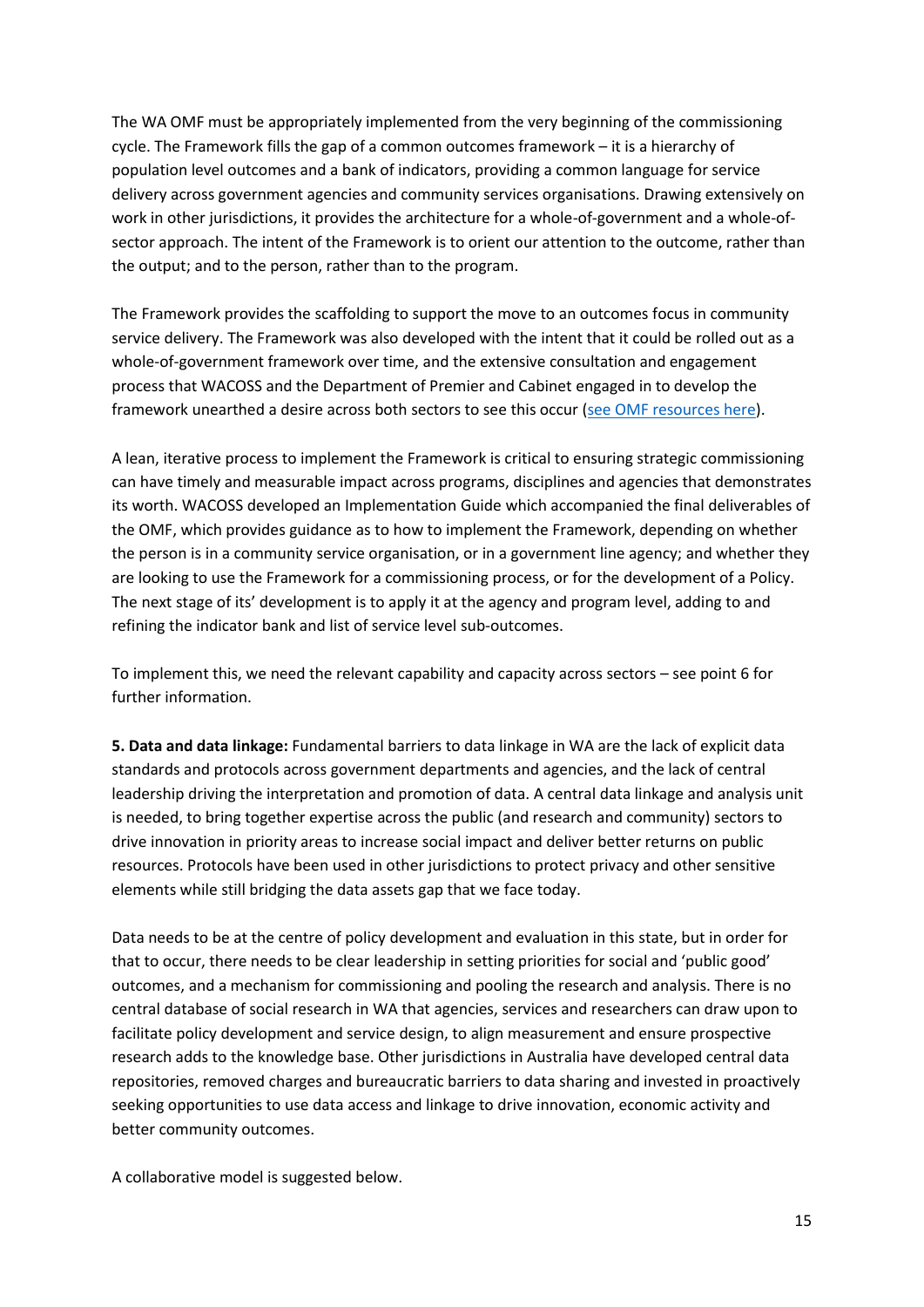**6. A multi-faceted, multi-stakeholder system:** To enable a State Commissioning Strategy with all the promise outlined in the Discussion Paper, we must partner across the Commonwealth, other state governments, research institutions and the community sector to develop shared projects that align with major research and development priorities and can attract matching funding. Our system-based approach needs to involve a variety of stakeholders in ways that are appropriate to their size and capabilities.

*Government central agencies:* An independent unit within Treasury (with secondments from Finance, Communities, MHC, health, sector, etc) should provide the leadership for crossdepartmental, system-level measurement and evaluation. Strong engagement with community service peak bodies would ensure that a common understanding of what is 'good' and value for money in the sector would be developed over time.

*Government line agencies:* Line agencies would carry responsibility for some primary outcomes, and for aggregating the data from reports of community service organisations on their outcomes-based contracts.

*Universities or Research Institutions***:** In partnership with government central agencies and peak bodies, a cross-institutional partnership would provide independent expertise and capacity on outcome measurement, a clear plan to build capability together across the public and community sectors, together with some independent oversight and evaluation – that can ultimately inform decisions about where to drive investment to produces better outcomes across programs and agencies. This may include an independent process where service providers come together with experts across research institutions to put forward schemes for evaluation and pilot funding outside of a procurement process.

*Individual community services:* In an environment of outcomes orientation, and endeavouring to measure outcomes, it is important to have a frank conversation about what it is possible for individual organisations to achieve. There needs to be a question as to what is appropriate for individual organisations to measure. Ultimately – the overhead cost and the skills and experience required means that it really isn't appropriate for individual organisations to measure long term outcomes. Ideally we should rely on evidence that tells us that if we achieve these short-term outcomes, then it will lead to these medium and long term outcomes over x time horizon. Individual organisations should demonstrate fidelity to short-term outcomes, or perhaps medium term outcomes. Governments and perhaps tertiary institutions should then take carriage of the broader systemic measurement and analysis as outlined above.

**7. Building a learning system and culture:** It is critical that not only are the systems, structures and processes as outlined above developed, but that a culture of learning and development is fostered across the community and public sectors.

Further**, the use of technology** can be leveraged to great success. For example, planning is underway to develop a shared social service data asset across universities, underpinned by shared data and measurement protocols to ensure comparability and quality of outcome data. A technical solution would also be desirable to support government line agencies in aggregating the reporting of individual organisations on their outcomes-based contracts.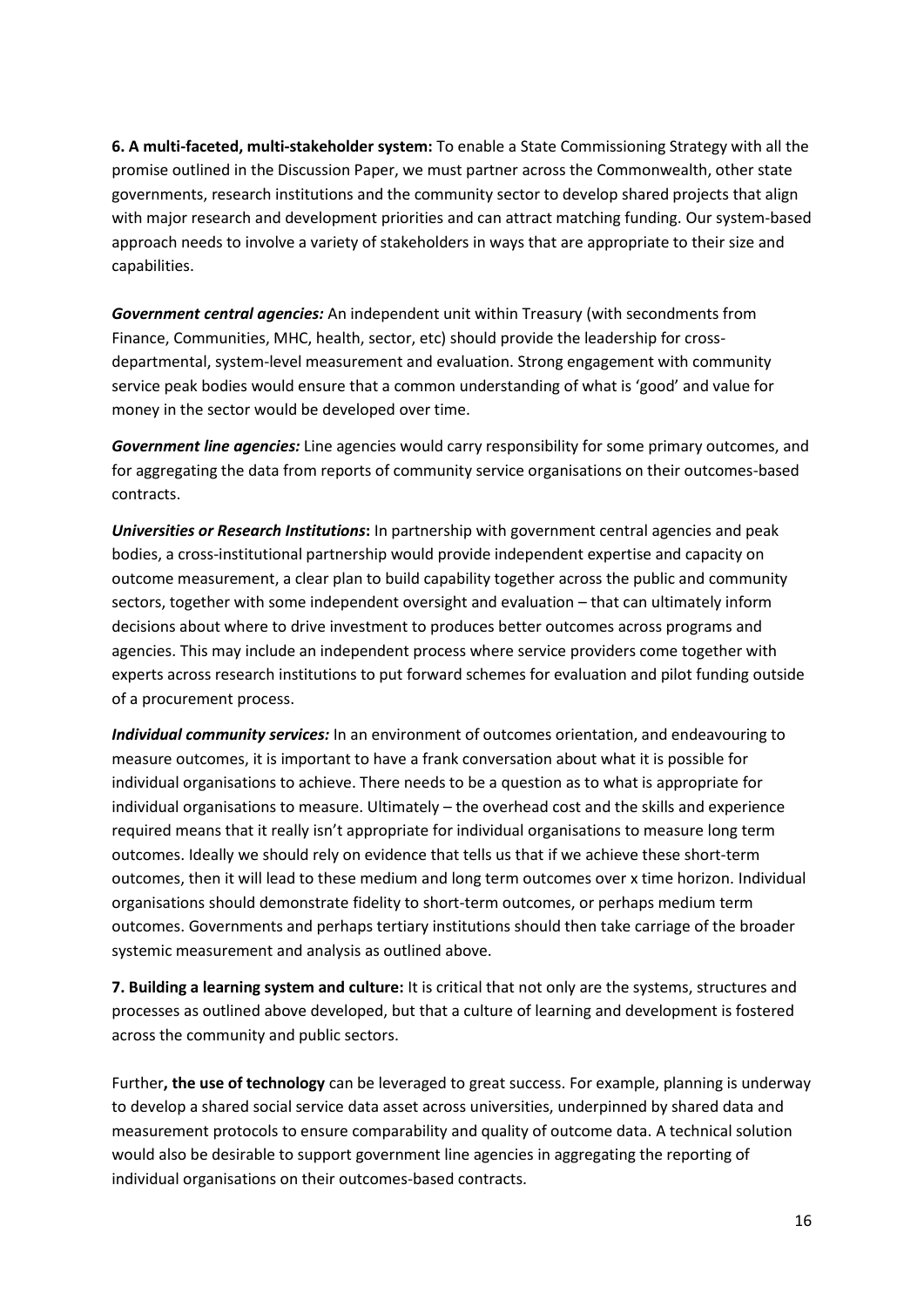## *Consultation Question 9. What enablers are the most important for implementing new commissioning approaches in WA and are there any other key enablers not listed here?*

The most important enablers for implementing strategic commissioning approaches in WA are:

- Building capacity and capability across government and the sector over time in all areas listed in the Discussion Paper (note this is covered further under 11)
- Flexibility in contracting to allow for agility and innovation, and to support co-design, codevelopment and co-evaluation activities so that service programs evolve together over time
- The system for understanding and measuring what works (covered under 8, above) the evidence, the understanding of outcomes, the measuring of outcomes, the management of data, the analytical capability and the various stakeholders playing the different roles required across sectors – government, universities/tertiary institutions, service providers, service users, etc.
- Relationships and collaboration we need to focus on the nature and quality of the relationship between the public and community services sector to ensure that the elements within the Discussion Paper can be put into practice.
- Governance and oversight that supports transparency and trust, encourages partners to contribute to collaborative efforts, driving more effective early intervention over time, and reassuring Parliament that public services are efficiently delivering outcomes that citizens value.

# *Consultation Question 10. How can government and providers have brave conversations when things are not working?*

**1. Talent management.** It will be critical that, within government, the right people are recruited to the right roles, and then empowered with the expertise and authority to do those roles in terms of contract management.

**2. Whole-of-government oversight.** As important as talent management and culture is, we also need mechanisms and structures in place, as we won't always have all the right people in the right places at all times. There appears to be strong agreement across community sector stakeholders of the need for some form of whole-of-government procurement oversight, compliance and appeals mechanism. This applies equally to the initial procurement process and service agreement as well as to ongoing contract management processes. There is a recognition that the Funding and Contracting Services Unit (FACS) in Department of Finance has responded on occasions to approaches from the sector (often mediated by the peaks) to provide support and advice or to intercede where there have been significant problems and concerns identified with procurement processes and contracts. While this has been greatly appreciated, there remains a concern these processes remain ad hoc and there are many circumstances where service providers have had unsatisfactory engagement with contracting agencies with no recourse to appeal or seek independent intervention or advice. The sector believes policy compliance questions need to have somewhere they can be independently tested and reviewed so that a constructive course of action can be determined and directed. It is preferable if this can be done in a simple and non-confrontational manner that facilitates a fair and speedy resolution.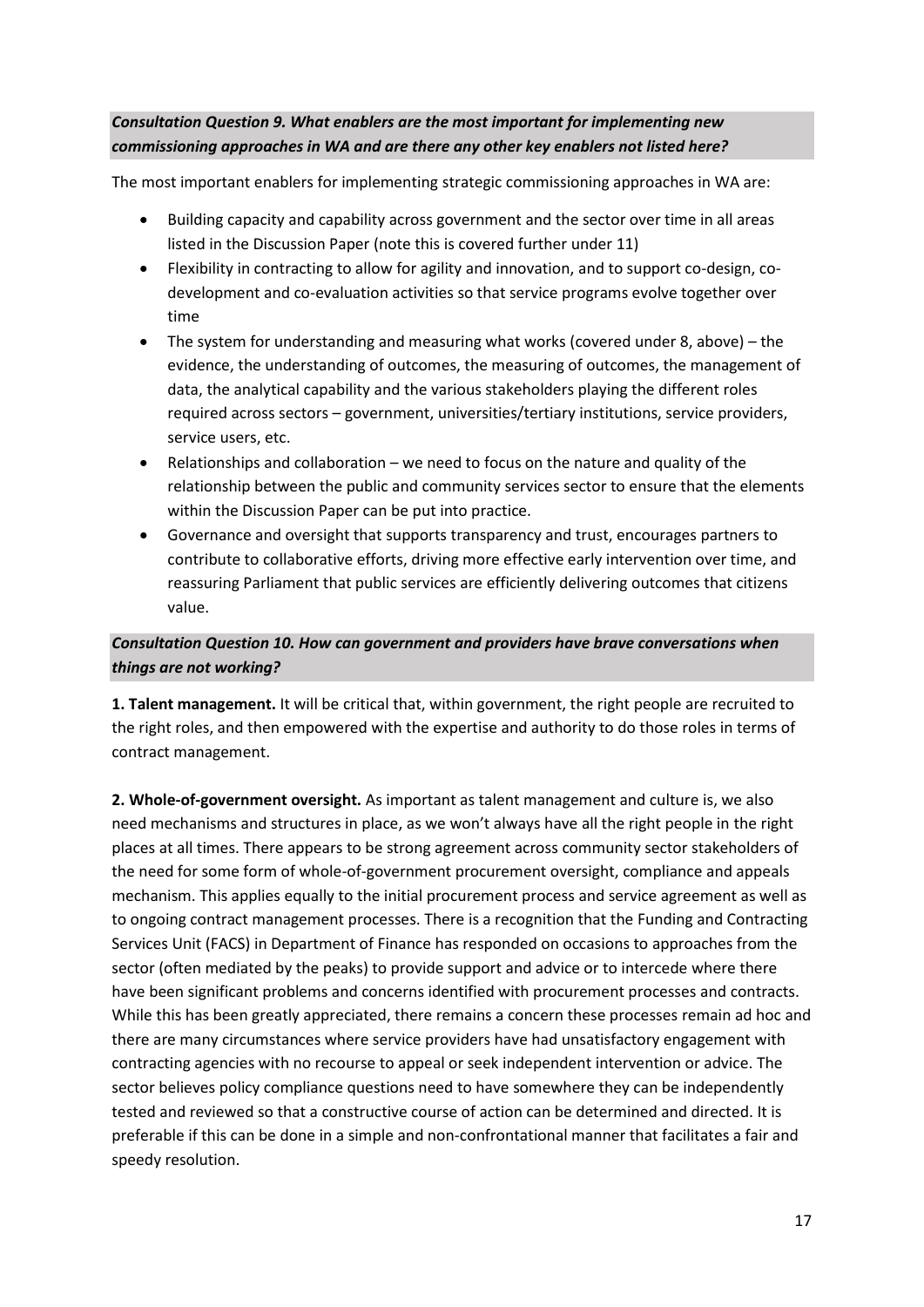**3. Hard conversations cannot jeopardise funding.** Individual service providers often feel challenged in having difficult and brave conversations when things aren't working because oftentimes it is perceived, or actually the case, that those conversations have the potential to jeopardise funding. We do not have an easy answer to this question – even where policies are put into place for protection, it does not solve the perceived challenge.

# *Consultation Question 11. What capabilities do government, providers and service users require to implement this strategy?*

**1. Workforce diversity.** Each sector has very different workforces, and very different requirements for their workforces – perhaps accreditation, skills development, quality controls – and some sectors don't have any. It will be important to understand this and consider the variety of workforce and human capital planning approaches in the commissioning process. This has further complexity in the community services sector given the number of volunteers that the sector engages with – in some sectors, volunteers make up quite a significant part of the workforce.

**2. Structured capability across Departments.** It will be critical in implementing the SCS to drive a shared service culture across the public service. This requires leadership and a common approach, with clearly defined roles that leverage the expertise of the central agencies (DPC, Treasury and Finance), clear governance and reporting processes, and structured opportunities to bring together the best and brightest working on strategic commissioning across the public and community sectors. Getting the processes and authorising environment right is likely to be crucial to building impact, capacity and momentum over time to ensure strategic commissioning delivers the maximum benefits.

At this stage we believe that more work is needed to discuss and develop the structures, processes and oversight needed to ensure the success of strategic commissioning, and recommend there should be a process with relevant stakeholders to discuss and develop these system level design considerations.

**3. Central agency capacity, capability and responsibility.** The investment of time, effort and resources into place-based reform, service integration and outcomes will only see success if we are 'completing the loop' to ensure that the evaluation of service outcomes is driving investment decisions. As outlined above under Consultation Question 8, in structural terms, this capacity should be located within Treasury.

It is clear that **Finance** have a crucial oversight and advisory role in relation to procurement processes, including expertise in how to build co-design, co-production and co-evaluation into tendering and contracting. This is critical to ensure that commissioning agencies have the confidence about issues of probity and oversight to ensure that meaningful and effective collaboration can occur between service providers within the current risk-averse environment.

**Treasury** clearly have expertise in evaluation and impact across agencies and programs that provides the crucial link between consistent application of outcome measurement across programs, sectors and disciplines on the one hand, and informed analysis of the return on investment of different initiatives on the other. Having Treasury being a source of truth on value and outcomes in strategic commissioning should in the longer term ensure there is a clear path for progressing cross-agency bids to align and integrate services, and for making a compelling case for genuine opportunities to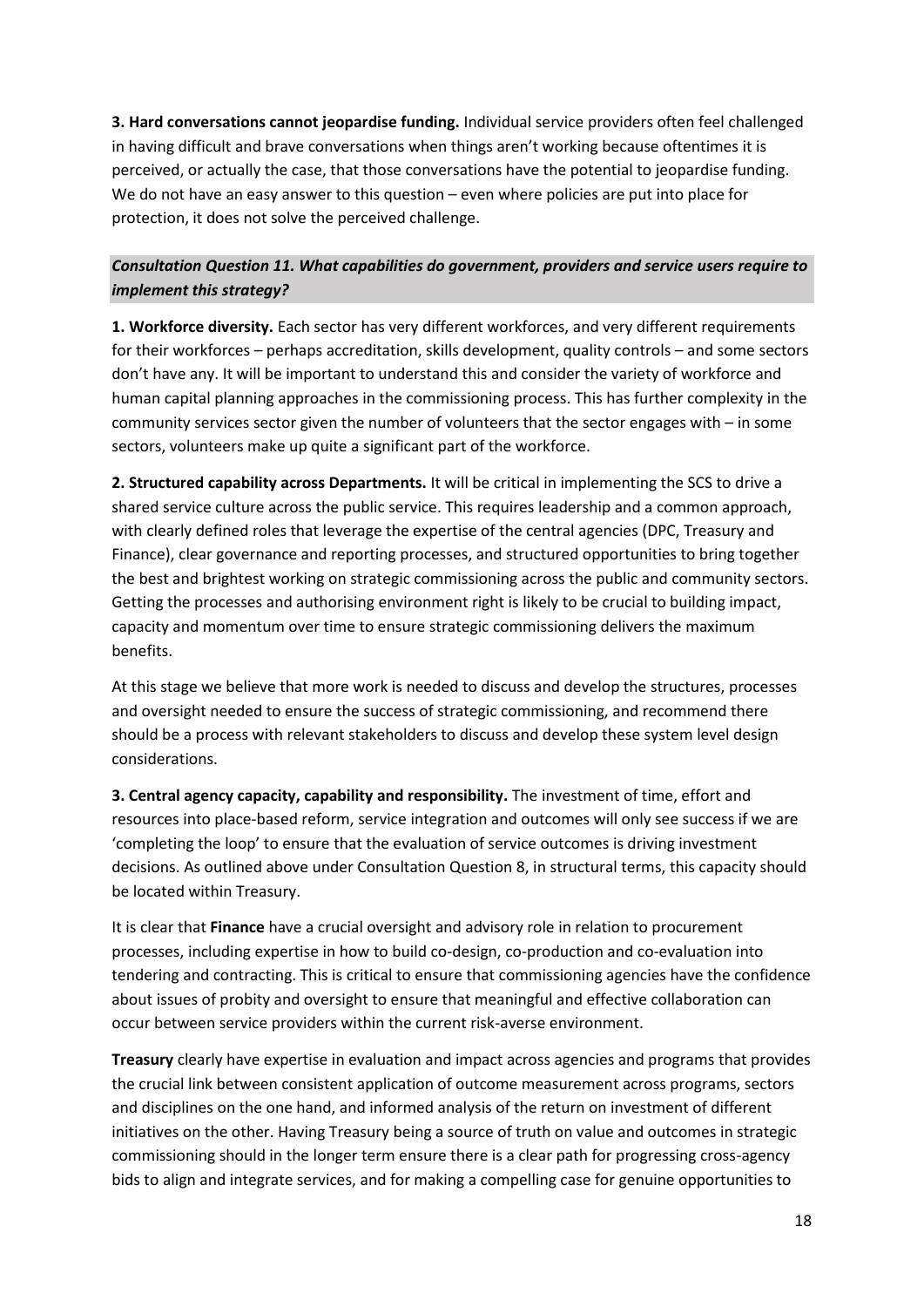progress investment in prevention, early intervention and diversion (where benefits and cost savings often accrue across portfolios).

**Department of Premier and Cabinet** have a critical leadership role in whole-of-system governance, design and policy development. They might be expected to lead in identifying strategic opportunities to develop or prioritise trials or initiatives that test and demonstrate key aspects and steps of the evolution of strategic commissioning. DPC have to date played a critical role in the development alongside WACOSS of the WA Outcomes Measurement Framework that should continue, including some oversight of the development of outcomes at an individual agency and program level. Together with Treasury they might also evaluate bids or proposals for pilot programs – from considering contract integration proposals for already integrated service delivery, to helping convene place-based multi-agency trials to tackle complex community challenges.

We suggest that this tripartite approach to strategic commissioning governance needs to actively and appropriately include **key stakeholders** from commissioning agencies, sector peaks, and relevant experts on service design and evaluation (which includes service users and those with lived experience as well as researchers). This should involve both ongoing structured processes for information sharing (such as workshops and conferences) as well as networks of practitioners and communities of practice.

**4. In implementation,** we should ensure we have a deliberate strategy to build capability over time, starting by identifying existing best practice outcome measurement and service integration across programs and agencies. We should have a process for providers and networks or alliances to come forward with existing integrated service models to be evaluated and combined into a single outcome based contract where appropriate.

Further, all sectors need capacity building across all areas as outlined in the Discussion Paper – outcomes measurement, place-based service design, pricing and costing (or creating shared pricing and costing frameworks and assumptions), co-design; and there need to be ongoing opportunities to create strong and collaborative relationships across sectors at all levels. We believe that it makes sense to develop and extend this capacity over time, starting with some easy wins and providing evidence as we go to justify further effort and investment.

Yours sincerely,

& Gioletto

Louise Giolitto Chief Executive Officer WACOSS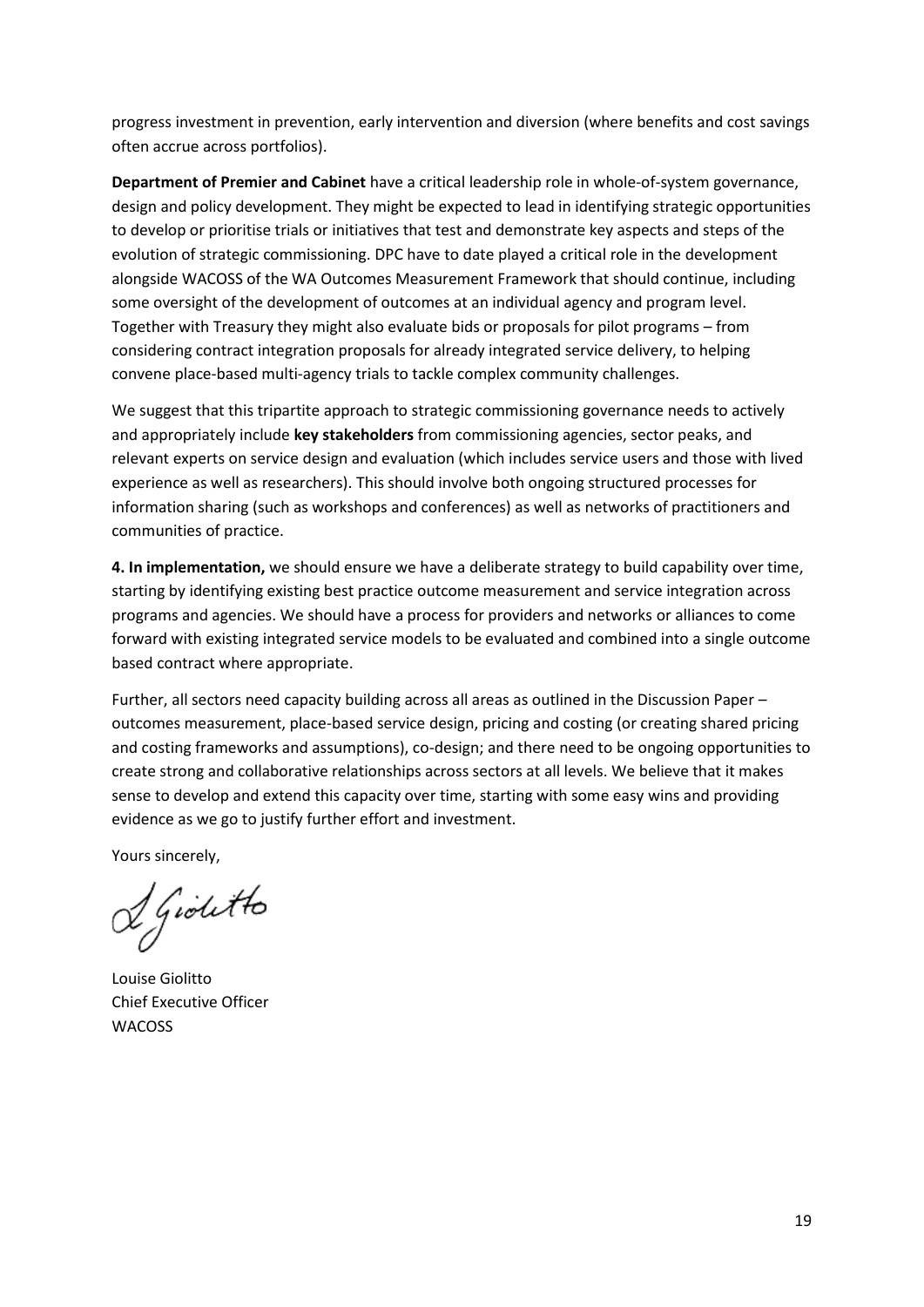### **REFERENCES**

AHURI (2020) Ending homelessness in Australia: A redesigned homelessness service system. [https://www.ahuri.edu.au/\\_\\_data/assets/pdf\\_file/0027/65952/AHURI-Final-Report-347-Ending](https://www.ahuri.edu.au/__data/assets/pdf_file/0027/65952/AHURI-Final-Report-347-Ending-homelessness-in-Australia-A-redesigned-homelessness-service-system.pdf)[homelessness-in-Australia-A-redesigned-homelessness-service-system.pdf](https://www.ahuri.edu.au/__data/assets/pdf_file/0027/65952/AHURI-Final-Report-347-Ending-homelessness-in-Australia-A-redesigned-homelessness-service-system.pdf)

Audit Office of NSW (2019) Contracting non-government organisations. [https://www.audit.nsw.gov.au/sites/default/files/pdf-downloads/Contracting%20non](https://www.audit.nsw.gov.au/sites/default/files/pdf-downloads/Contracting%20non-government%20organisations_PDF%20version.pdf)[government%20organisations\\_PDF%20version.pdf](https://www.audit.nsw.gov.au/sites/default/files/pdf-downloads/Contracting%20non-government%20organisations_PDF%20version.pdf)

Connecting Communities for Kids (2021) *Working collaboratively to support and improve the wellbeing and development of children and families across Cockburn and Kwinana.* Available at <https://www.connecting4kids.com.au/>

Imagined Futures (2021) *A collective impact approach to solving complex social issues.* Community project auspiced by South West Metropolitan Partnership forum a[t https://imaginedfutures.org.au/](https://imaginedfutures.org.au/)

Kimberley Aboriginal Law & Cultural Centre (2020) *Nothing About Us Without Us: Co-Designing Youth Justice in the Kimberley.* KALACC with input from Gordon Marshall, Damien Parriman, Merle Carter, Cissy Gore-Birch, Melissa Marshall, Wes Morris and Rowena O'Byrne-Bowland available at at [https://www.thecentrehki.com.au/wp-content/uploads/2021/05/2020.12.09-KALACC-Co-Designing-](https://www.thecentrehki.com.au/wp-content/uploads/2021/05/2020.12.09-KALACC-Co-Designing-Youth-Outcomes-in-the-Kimberley-FINAL-2.pdf)[Youth-Outcomes-in-the-Kimberley-FINAL-2.pdf](https://www.thecentrehki.com.au/wp-content/uploads/2021/05/2020.12.09-KALACC-Co-Designing-Youth-Outcomes-in-the-Kimberley-FINAL-2.pdf)

Mental Health Matters 2 (MHM2) (2018) *Foundational Engagement Report* available at [www.mentalhealthmatters2.com.au/wp-content/uploads/2018/10/Foundational-Engagement](http://www.mentalhealthmatters2.com.au/wp-content/uploads/2018/10/Foundational-Engagement-report-2018.pdf)[report-2018.pdf](http://www.mentalhealthmatters2.com.au/wp-content/uploads/2018/10/Foundational-Engagement-report-2018.pdf)

NSW Government (2016) NSW Government Commissioning and Contestability Practice Guide, available a[t https://www.treasury.nsw.gov.au/documents/nsw-commissioning-and-contestability](https://www.treasury.nsw.gov.au/documents/nsw-commissioning-and-contestability-practice-guide)[practice-guide](https://www.treasury.nsw.gov.au/documents/nsw-commissioning-and-contestability-practice-guide)

NSW Council of Social Service (2017) Fair Deal Forum: What is commissioning and what's driving it? Available a[t https://www.ncoss.org.au/wp-content/uploads/2017/08/Commissioning-P1\\_0\\_0.pdf](https://www.ncoss.org.au/wp-content/uploads/2017/08/Commissioning-P1_0_0.pdf)

Olabud Doogethu (2021) Smart Justice in the Heart of the Kimberley. Halls Creek community initiative available at<https://olabuddoogethu.org.au/>

PWC and NSW Government (2020) Supporting Innovation and Outcomes through Joint Commissioning, available a[t https://www.pwc.com.au/services/infrastructure-and-urban](https://www.pwc.com.au/services/infrastructure-and-urban-renewal/commissioning-and-delivery-reform/joint-commissioning/joint-commissioning-report.pdf)[renewal/commissioning-and-delivery-reform/joint-commissioning/joint-commissioning-report.pdf](https://www.pwc.com.au/services/infrastructure-and-urban-renewal/commissioning-and-delivery-reform/joint-commissioning/joint-commissioning-report.pdf)

The Kings Fund UK (2014) Commissioning and Contracting for Integrate Care. [https://www.kingsfund.org.uk/sites/default/files/kings-fund-commissioning-contracting-integrated](https://www.kingsfund.org.uk/sites/default/files/kings-fund-commissioning-contracting-integrated-care-nov14.pdf)[care-nov14.pdf](https://www.kingsfund.org.uk/sites/default/files/kings-fund-commissioning-contracting-integrated-care-nov14.pdf) 

The Kings Fund UK (2020) The next steps toward integrated care. <https://www.kingsfund.org.uk/publications/next-steps-towards-integrated-care>

Renna Gayde, Amir Bodenstein, Maddy Humphries, Jayden Oxton-White, Leela James, Elyse Caine, Rodney Holmes, Rohani Mitchell, Monique Vandeleur (2020), *Lived Experience Framework –*